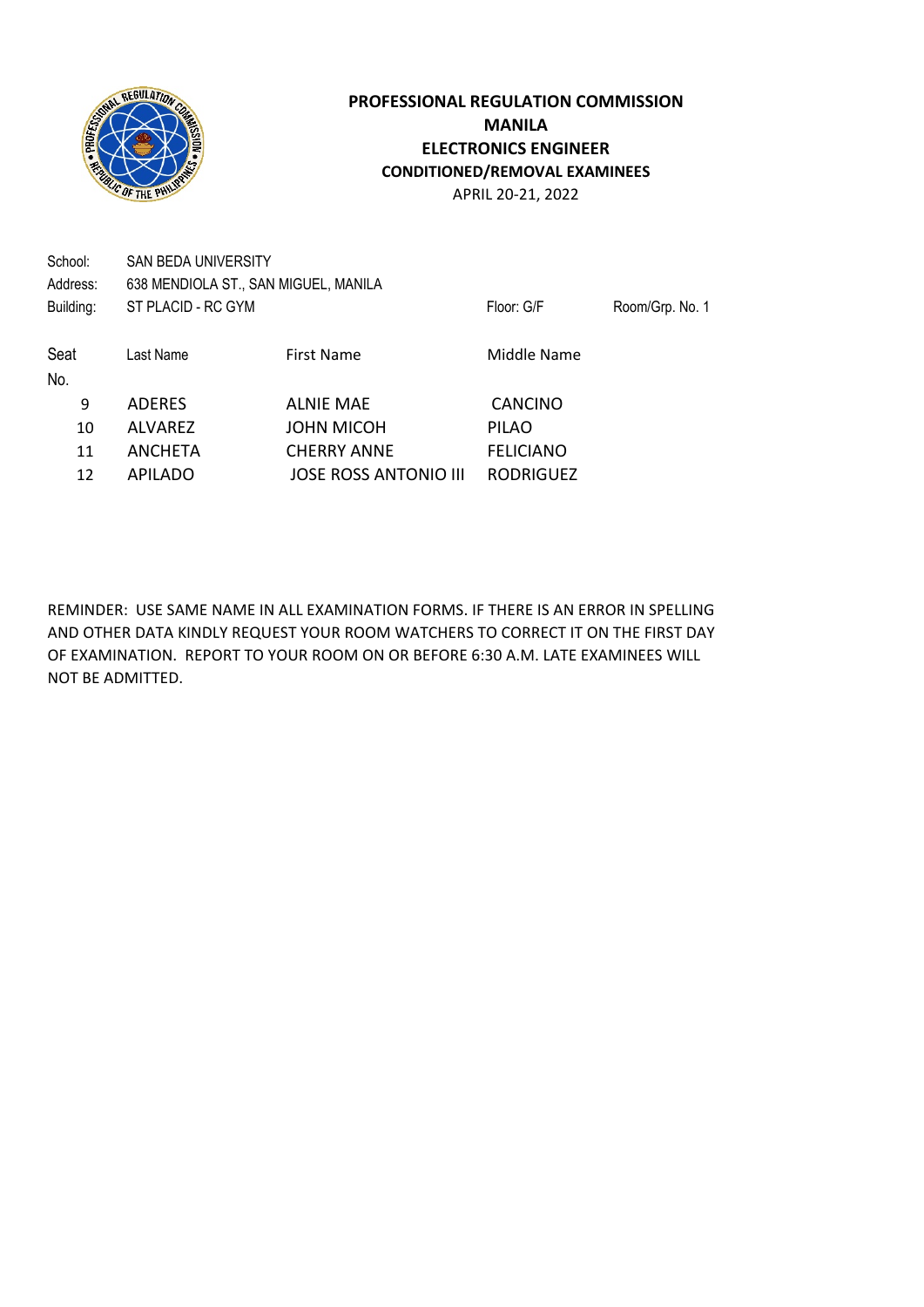

APRIL 20-21, 2022

| School:<br>Address: | SAN BEDA UNIVERSITY | 638 MENDIOLA ST., SAN MIGUEL, MANILA |                  |                 |
|---------------------|---------------------|--------------------------------------|------------------|-----------------|
| Building:           | ST PLACID - RC GYM  |                                      | Floor: G/F       | Room/Grp. No. 2 |
| Seat                | Last Name           | First Name                           | Middle Name      |                 |
| No.                 |                     |                                      |                  |                 |
| 9                   | <b>APOLONIO</b>     | VINZER                               | <b>FAJICULAY</b> |                 |
| 10                  | ARIOLA              | LUCILLE MAE                          | <b>SANTOS</b>    |                 |
| 11                  | <b>AVILLEDO</b>     | <b>MIKKO IVAN</b>                    | <b>DOBLON</b>    |                 |
| 12                  | <b>BALAGTAS</b>     | <b>JON MARC DEUEL</b>                | <b>CRUZATA</b>   |                 |
|                     |                     |                                      |                  |                 |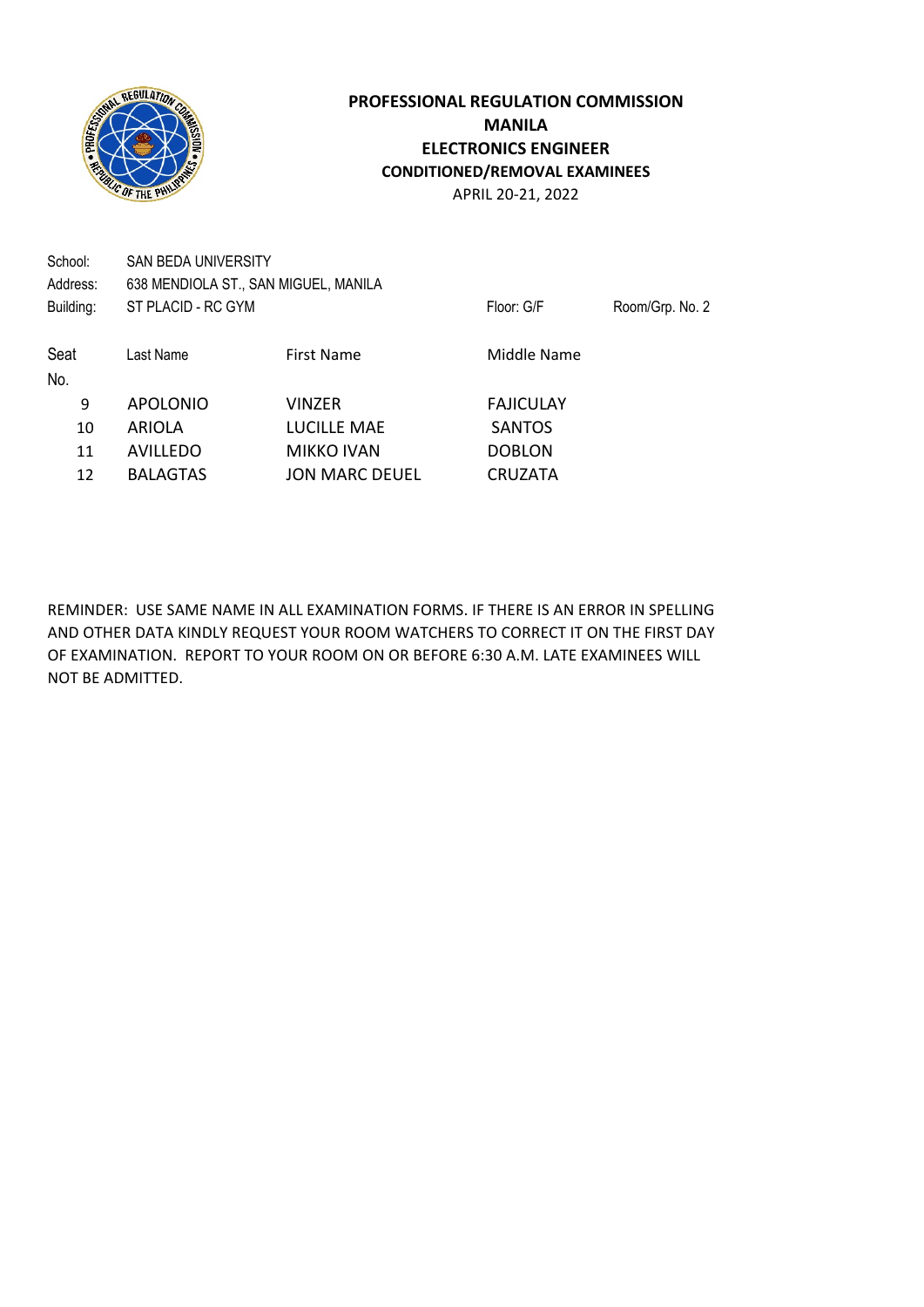

APRIL 20-21, 2022

| School:<br>Address: | SAN BEDA UNIVERSITY | 638 MENDIOLA ST., SAN MIGUEL, MANILA |                  |                 |
|---------------------|---------------------|--------------------------------------|------------------|-----------------|
| Building:           | ST PLACID - RC GYM  |                                      | Floor: G/F       | Room/Grp. No. 3 |
| Seat<br>No.         | Last Name           | <b>First Name</b>                    | Middle Name      |                 |
| 9                   | <b>BALANA</b>       | <b>MARJORIE</b>                      | CATBAGAN         |                 |
| 10                  | <b>BALIAT</b>       | <b>ALLYZA KYLE</b>                   | <b>CARBO</b>     |                 |
| 11                  | <b>BANJAO</b>       | <b>HANNAH ROSE</b>                   | <b>TOLENTINO</b> |                 |
| 12                  | <b>BARAQUIEL</b>    | <b>MARTIN</b>                        | <b>NOGRA</b>     |                 |
|                     |                     |                                      |                  |                 |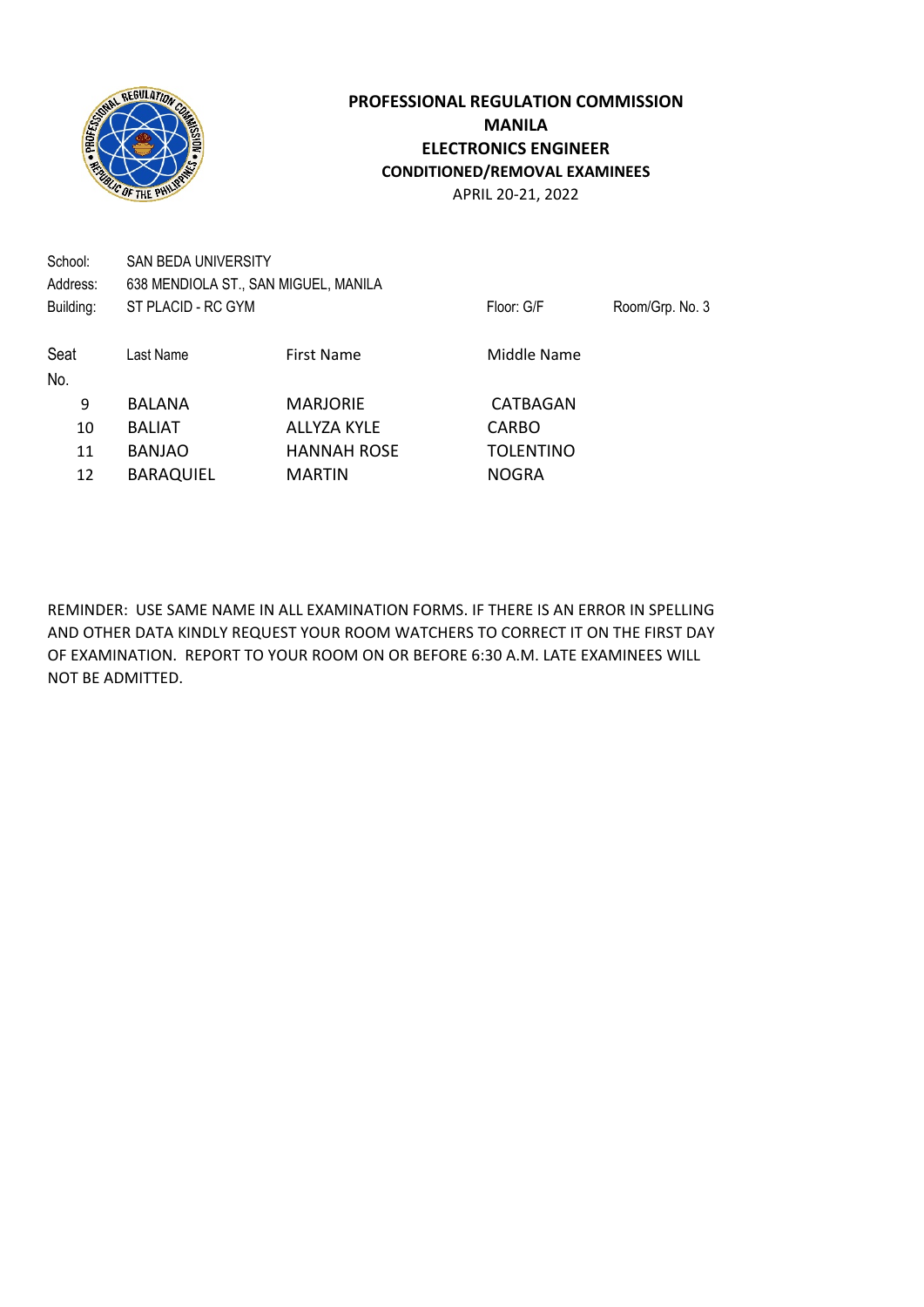

School: SAN BEDA UNIVERSITY Address: 638 MENDIOLA ST., SAN MIGUEL, MANILA Building: ST PLACID - RC GYM Floor: G/F Room/Grp. No. 4

Seat Last Name First Name First Name Middle Name No. 9 BASCO JOHN LEONARD BALDO 10 BERNALDEZ AMIEL FERDINAND INTIA 11 BOCACAO EZEQUIEL POSADAS 12 BONIFACIO CHARLENE RUTH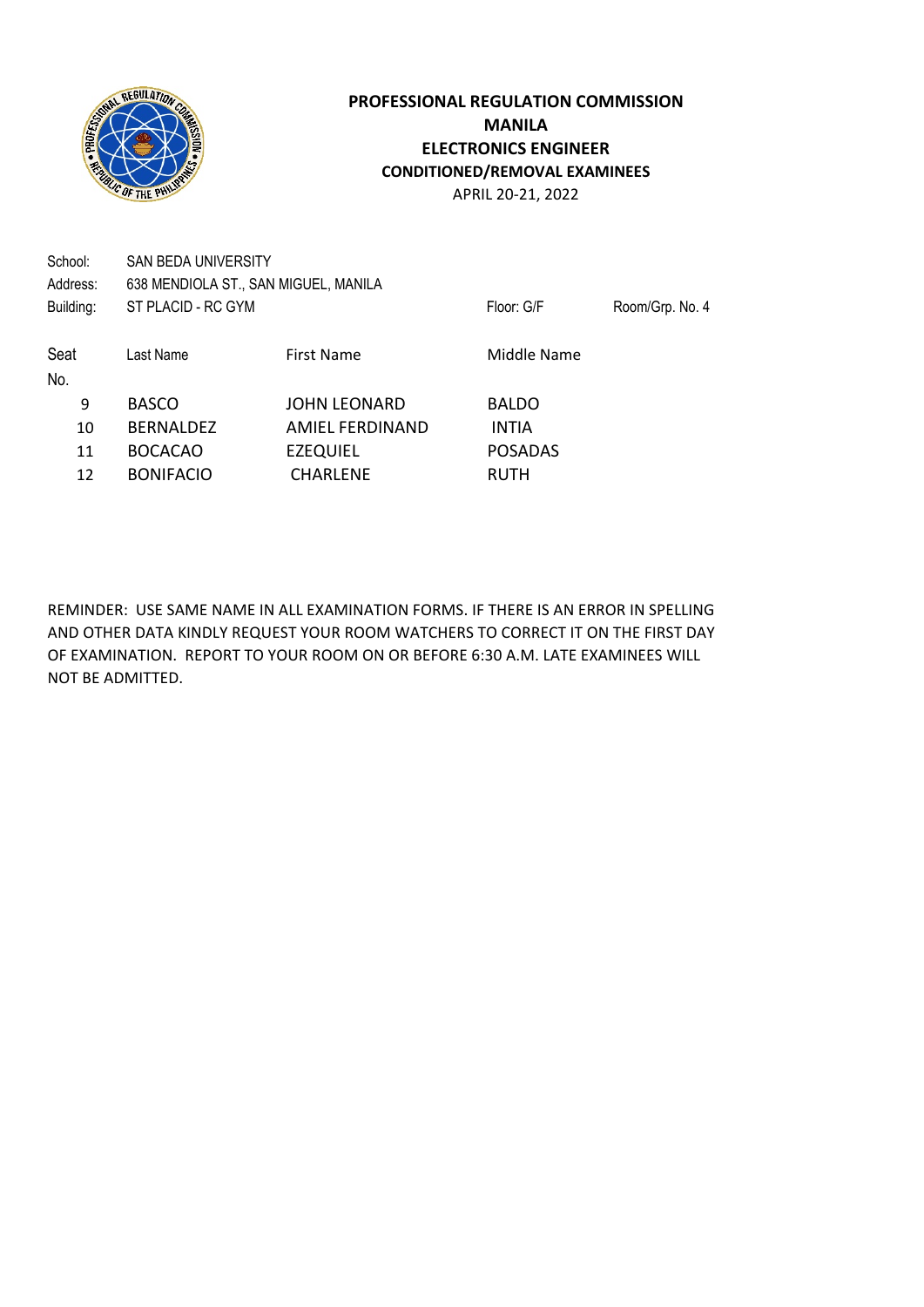

School: SAN BEDA UNIVERSITY Address: 638 MENDIOLA ST., SAN MIGUEL, MANILA Building: ST PLACID - RC GYM Floor: G/F Room/Grp. No. 5 Seat Last Name First Name First Name Middle Name No. 9 BONIFACIO MARK NATHANIEL LACAP 10 BOOL MHARIEL GUTIERREZ

11 CABAO-AN ALESSANDRA MAE SEVILLA 12 CABLE KEN MATTHEW CRISTOBAL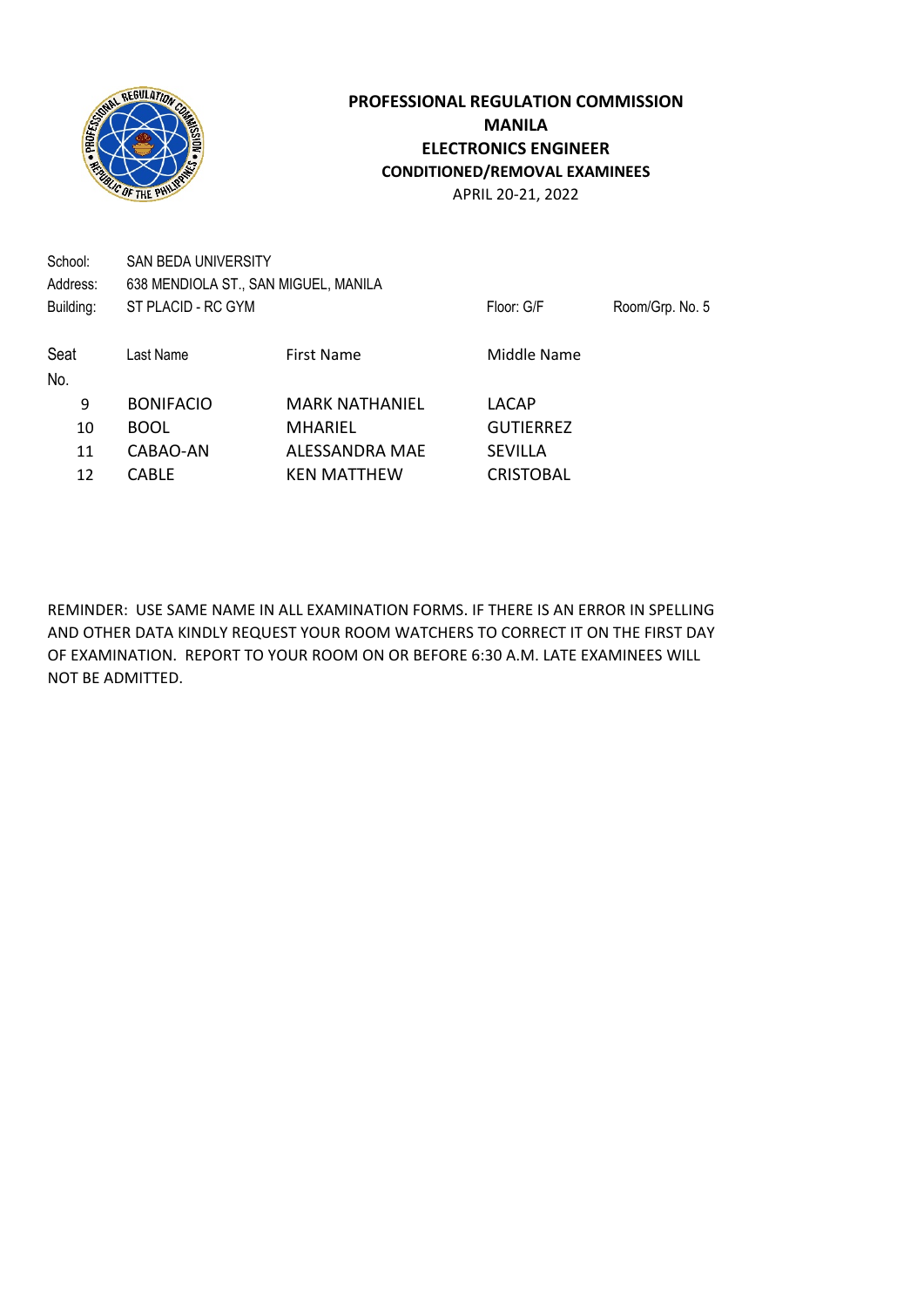

No.

## **PROFESSIONAL REGULATION COMMISSION MANILA ELECTRONICS ENGINEER CONDITIONED/REMOVAL EXAMINEES** APRIL 20-21, 2022

School: SAN BEDA UNIVERSITY Address: 638 MENDIOLA ST., SAN MIGUEL, MANILA Building: ST PLACID - RC GYM Floor: G/F Room/Grp. No. 6 Seat Last Name First Name First Name Middle Name

9 CACHO JED CHRISTIANE FERNANDEZ 10 CALICA KAREN NOUF GALZOTE 11 CANJA RAY VINCENT FABILLO 12 CANTONJOS MARIDIT TIBAYAN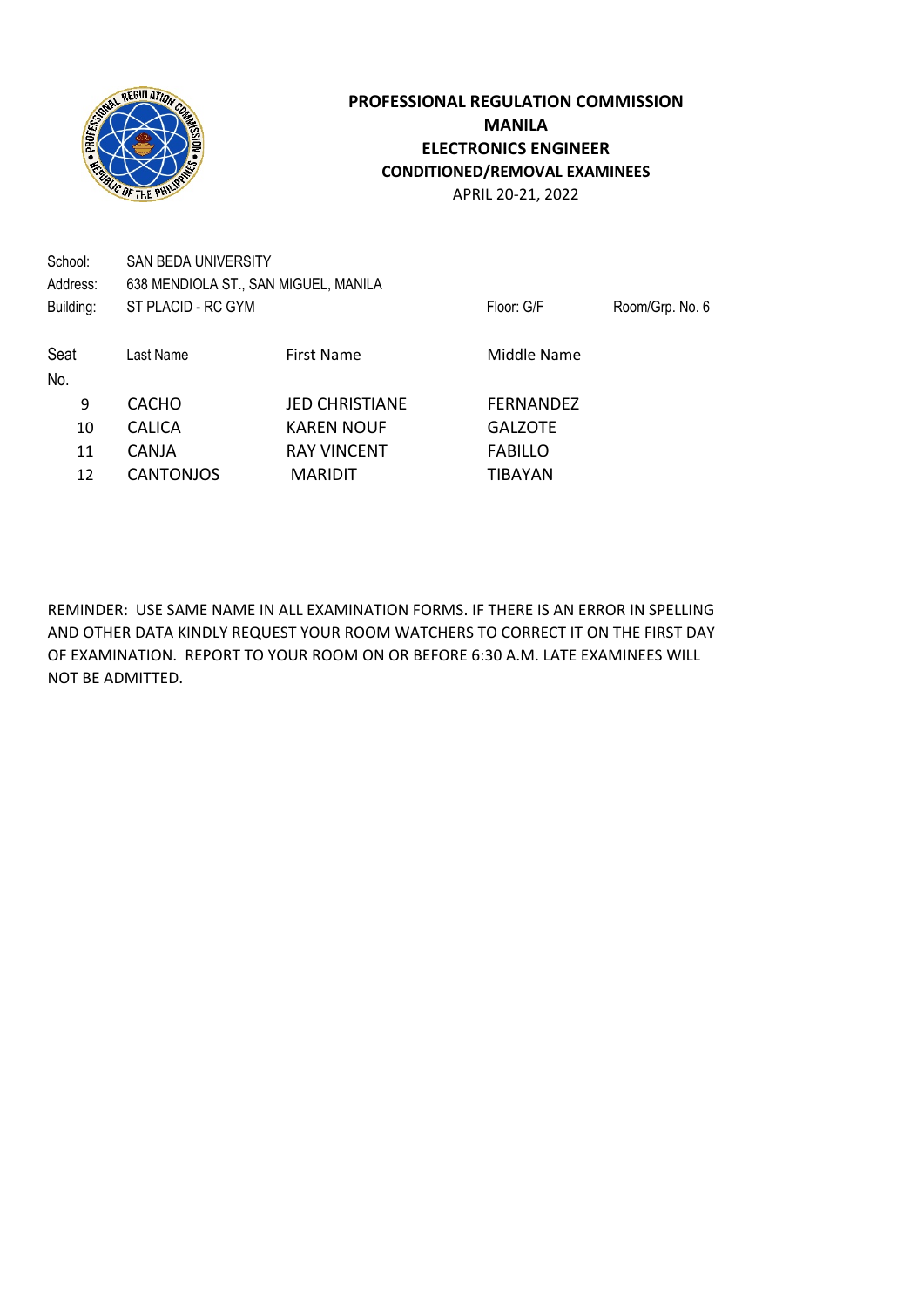

APRIL 20-21, 2022

| School:<br>Address: | SAN BEDA UNIVERSITY<br>638 MENDIOLA ST., SAN MIGUEL, MANILA |                        |               |                 |
|---------------------|-------------------------------------------------------------|------------------------|---------------|-----------------|
| Building:           | ST PLACID - RC GYM                                          |                        | Floor: G/F    | Room/Grp. No. 7 |
| Seat                | Last Name                                                   | <b>First Name</b>      | Middle Name   |                 |
| No.                 |                                                             |                        |               |                 |
| 9                   | <b>CAPALIT</b>                                              | <b>FHITZ</b>           | <b>MANDAC</b> |                 |
| 10                  | CARLOS                                                      | MA. SHARMAINE          | LOMIO         |                 |
| 11                  | <b>CASTILLO</b>                                             | JOSEPH JEAN SEDRICK    | AMPER         |                 |
| 12                  | <b>CASTOR</b>                                               | <b>STEPHEN PATRICK</b> | <b>BLASE</b>  |                 |
|                     |                                                             |                        |               |                 |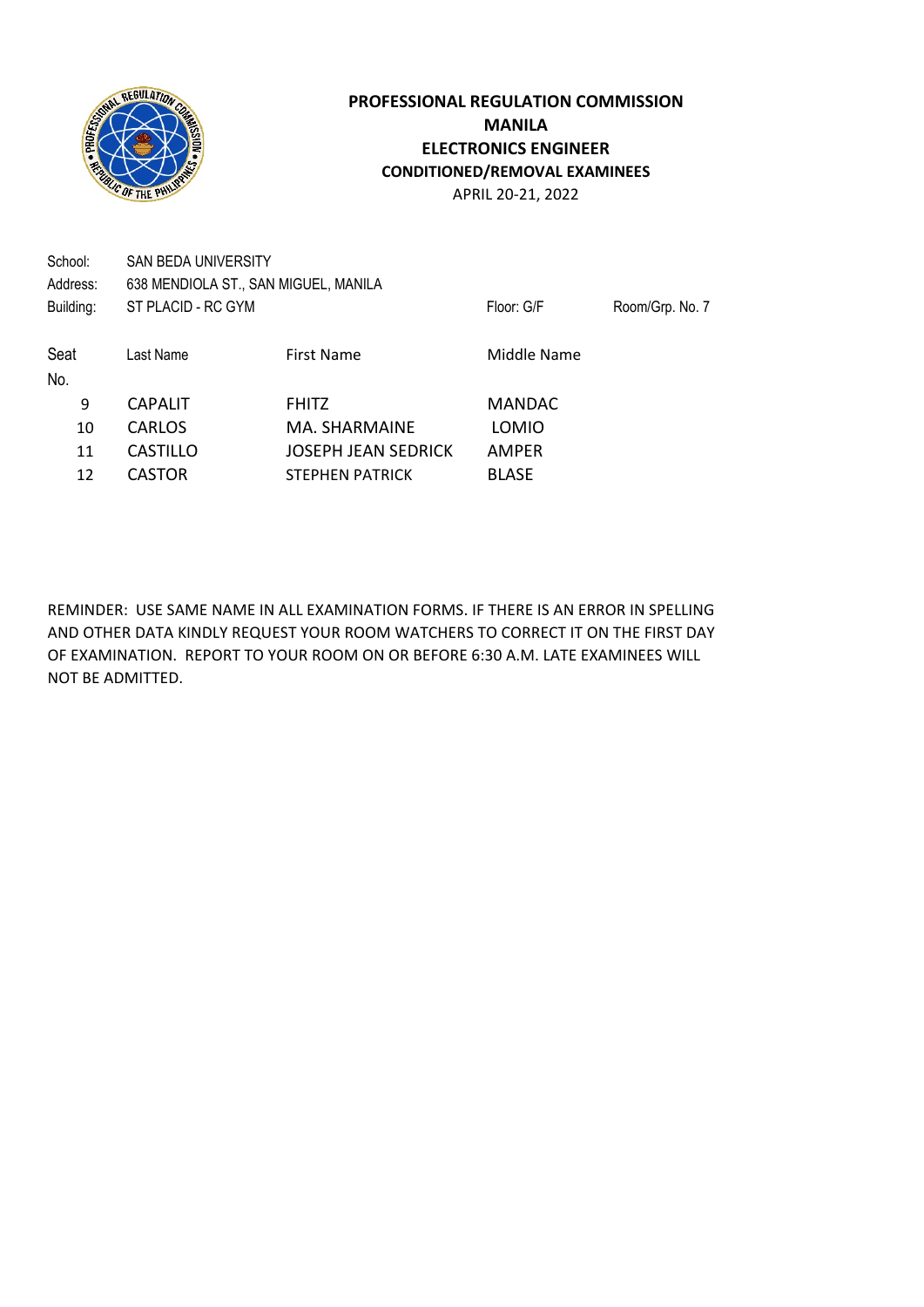

APRIL 20-21, 2022

| School:<br>Address: | <b>SAN BEDA UNIVERSITY</b><br>638 MENDIOLA ST., SAN MIGUEL, MANILA |                      |                |                 |
|---------------------|--------------------------------------------------------------------|----------------------|----------------|-----------------|
| Building:           | MVP GYM                                                            |                      | Floor: G/F     | Room/Grp. No. 1 |
| Seat<br>No.         | Last Name                                                          | <b>First Name</b>    | Middle Name    |                 |
| 11                  | <b>CASTRO</b>                                                      | <b>JOEMARI</b>       | <b>ESTO</b>    |                 |
| 12                  | <b>CASTRO</b>                                                      | <b>REA</b>           | <b>CIPRA</b>   |                 |
| 13                  | <b>CHAVEZ</b>                                                      | <b>ALYSSA JEAN</b>   | <b>CABADIN</b> |                 |
| 14                  | <b>COLLADO</b>                                                     | <b>MARJOJE BRYAN</b> | SABANAL        |                 |
|                     |                                                                    |                      |                |                 |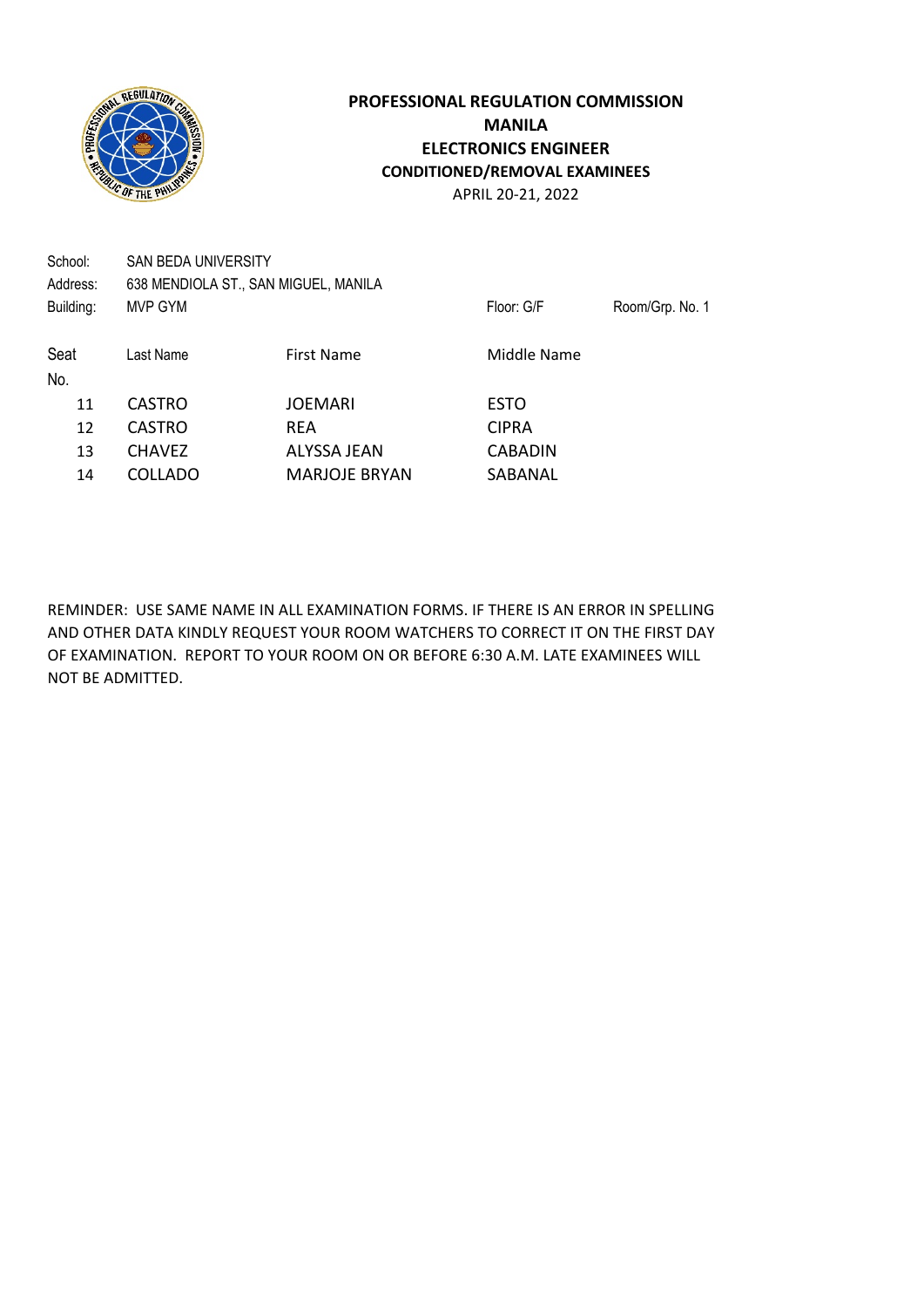

APRIL 20-21, 2022

| School:   | SAN BEDA UNIVERSITY |                                      |                     |                 |
|-----------|---------------------|--------------------------------------|---------------------|-----------------|
| Address:  |                     | 638 MENDIOLA ST., SAN MIGUEL, MANILA |                     |                 |
| Building: | MVP GYM             |                                      | Floor: G/F          | Room/Grp. No. 2 |
| Seat      | Last Name           | <b>First Name</b>                    | Middle Name         |                 |
| No.       |                     |                                      |                     |                 |
| 11        | <b>CORPUZ</b>       | <b>MAYBEL ELIZ</b>                   | <b>BUENAVENTURA</b> |                 |
| 12        | <b>CRODUA</b>       | <b>KLYNT RECO</b>                    | <b>MASCARIÑAS</b>   |                 |
| 13        | <b>CRUZADO</b>      | <b>JOHN MICHAEL</b>                  | <b>ESTRADA</b>      |                 |
| 14        | <b>CUMABIG</b>      | <b>MARINEL</b>                       | MALAPASCUA          |                 |
|           |                     |                                      |                     |                 |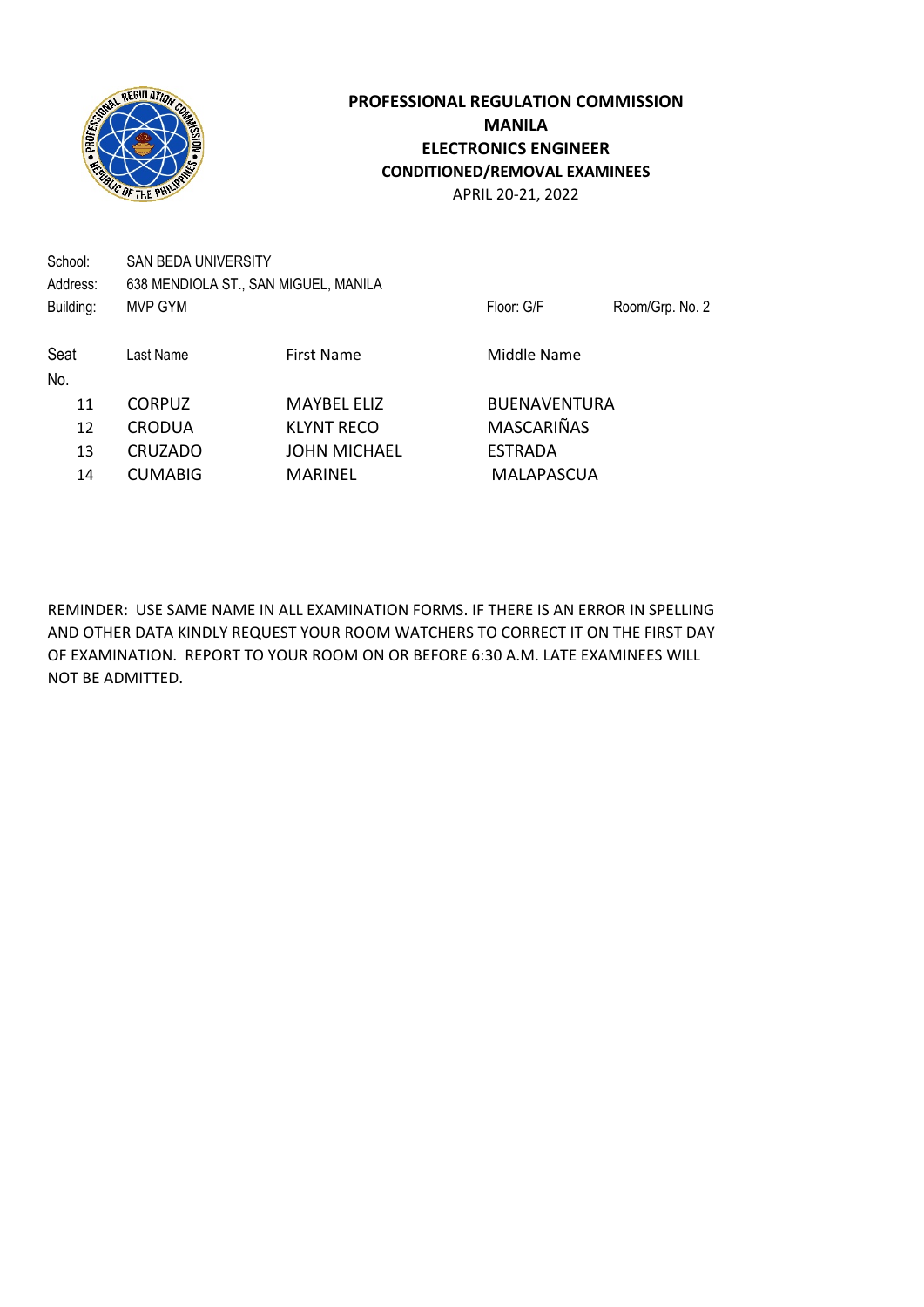

APRIL 20-21, 2022

| School:<br>Address: | <b>SAN BEDA UNIVERSITY</b><br>638 MENDIOLA ST., SAN MIGUEL, MANILA |                         |                 |                 |
|---------------------|--------------------------------------------------------------------|-------------------------|-----------------|-----------------|
| Building:           | MVP GYM                                                            |                         | Floor: G/F      | Room/Grp. No. 3 |
| Seat<br>No.         | Last Name                                                          | <b>First Name</b>       | Middle Name     |                 |
| 11                  | <b>DAMASO</b>                                                      | SHARRA MAE              | <b>CAMPOS</b>   |                 |
| 12                  | <b>DAVALSANTOS</b>                                                 | ALTEAH JED              | <b>APOSTOL</b>  |                 |
| 13                  | DE GUZMAN                                                          | <b>KATRIXIA</b>         | <b>ESTRELLA</b> |                 |
| 14                  | DE MESA                                                            | <b>LANCE CHRISTINNE</b> | <b>MANGAHAS</b> |                 |
|                     |                                                                    |                         |                 |                 |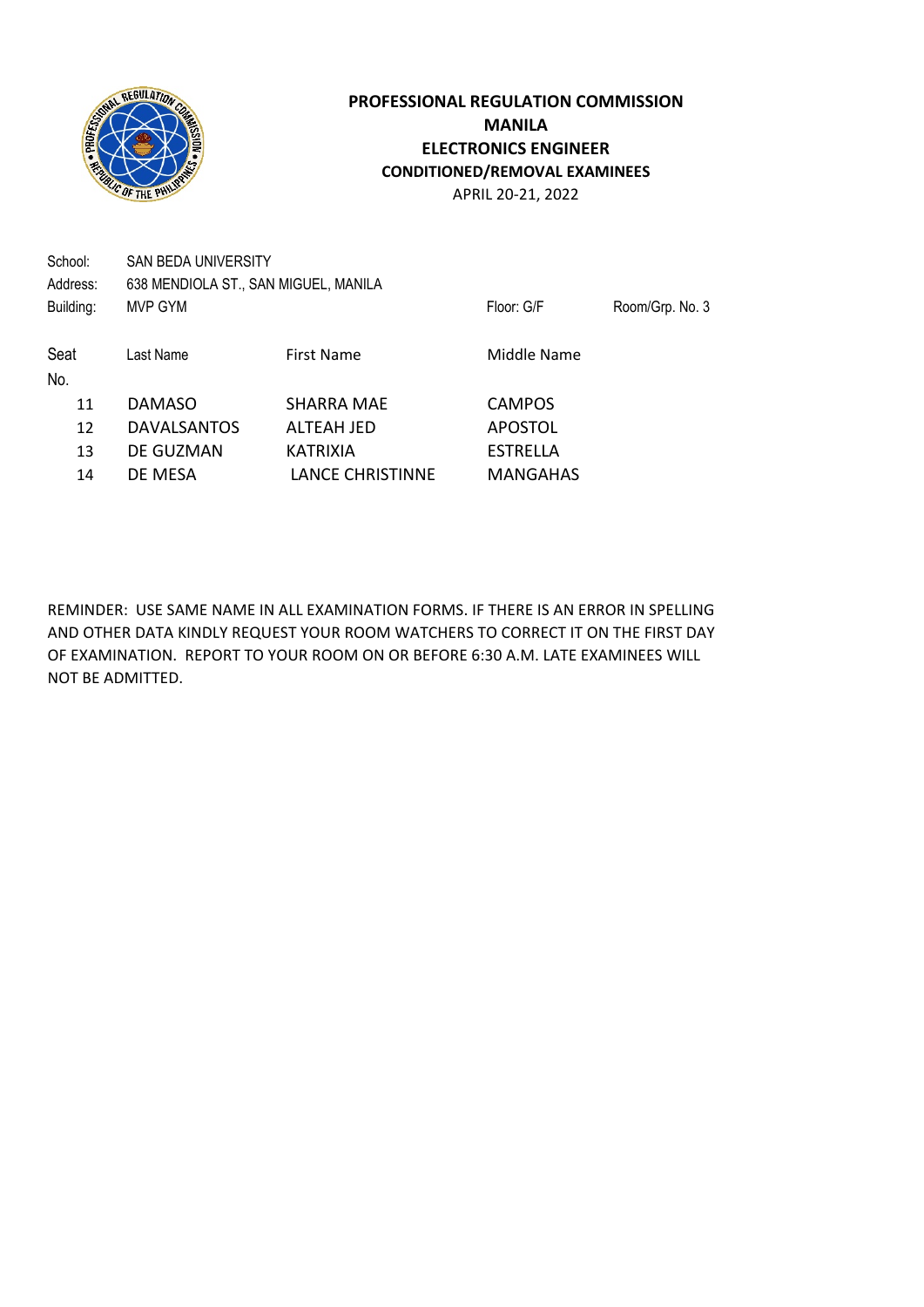

APRIL 20-21, 2022

| School:<br>Address: | <b>SAN BEDA UNIVERSITY</b><br>638 MENDIOLA ST., SAN MIGUEL, MANILA |                      |                |                 |
|---------------------|--------------------------------------------------------------------|----------------------|----------------|-----------------|
| Building:           | MVP GYM                                                            |                      | Floor: G/F     | Room/Grp. No. 4 |
| Seat<br>No.         | Last Name                                                          | <b>First Name</b>    | Middle Name    |                 |
| 10                  | <b>DEL ROSARIO</b>                                                 | EMMANUEL             | <b>CORDOBA</b> |                 |
| 11                  | <b>DELA CRUZ</b>                                                   | AMEERAH              | AGULTO         |                 |
| 12                  | <b>DELA CRUZ</b>                                                   | <b>KRIS ERIKO</b>    | <b>ESCOTO</b>  |                 |
| 13                  | <b>DINFOTAN</b>                                                    | <b>JUAN SALVADOR</b> | <b>AUSTRIA</b> |                 |
| 14                  | <b>DIZON</b>                                                       | <b>JULIUS CESAR</b>  | <b>YJARES</b>  |                 |
|                     |                                                                    |                      |                |                 |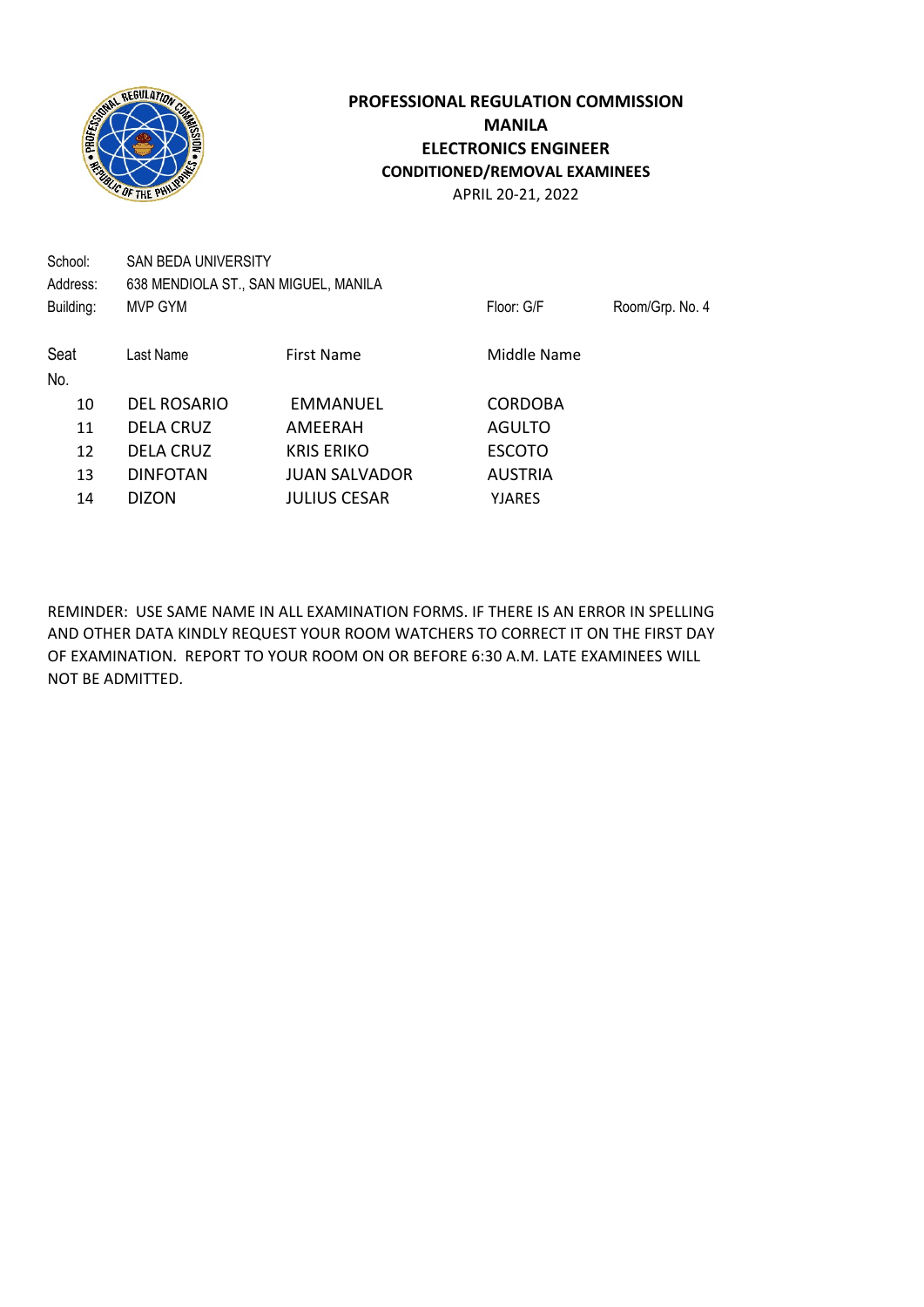

APRIL 20-21, 2022

| SAN BEDA UNIVERSITY |                         |                                      |                 |
|---------------------|-------------------------|--------------------------------------|-----------------|
| MVP GYM             |                         | Floor: G/F                           | Room/Grp. No. 5 |
| Last Name           | First Name              | Middle Name                          |                 |
| <b>DOMINGO</b>      | <b>CHRETIEN PATRICK</b> | <b>BENAVIDES</b>                     |                 |
| <b>DURAN</b>        | <b>KATRINA</b>          | <b>CABIGAS</b>                       |                 |
| EBREO               | SHARALYN                | <b>CASTILLO</b>                      |                 |
| <b>ENCALLADO</b>    | MA. ELENA               | <b>DUAZO</b>                         |                 |
| <b>ESCARPE</b>      | ALEZA                   | <b>PADILLO</b>                       |                 |
|                     |                         | 638 MENDIOLA ST., SAN MIGUEL, MANILA |                 |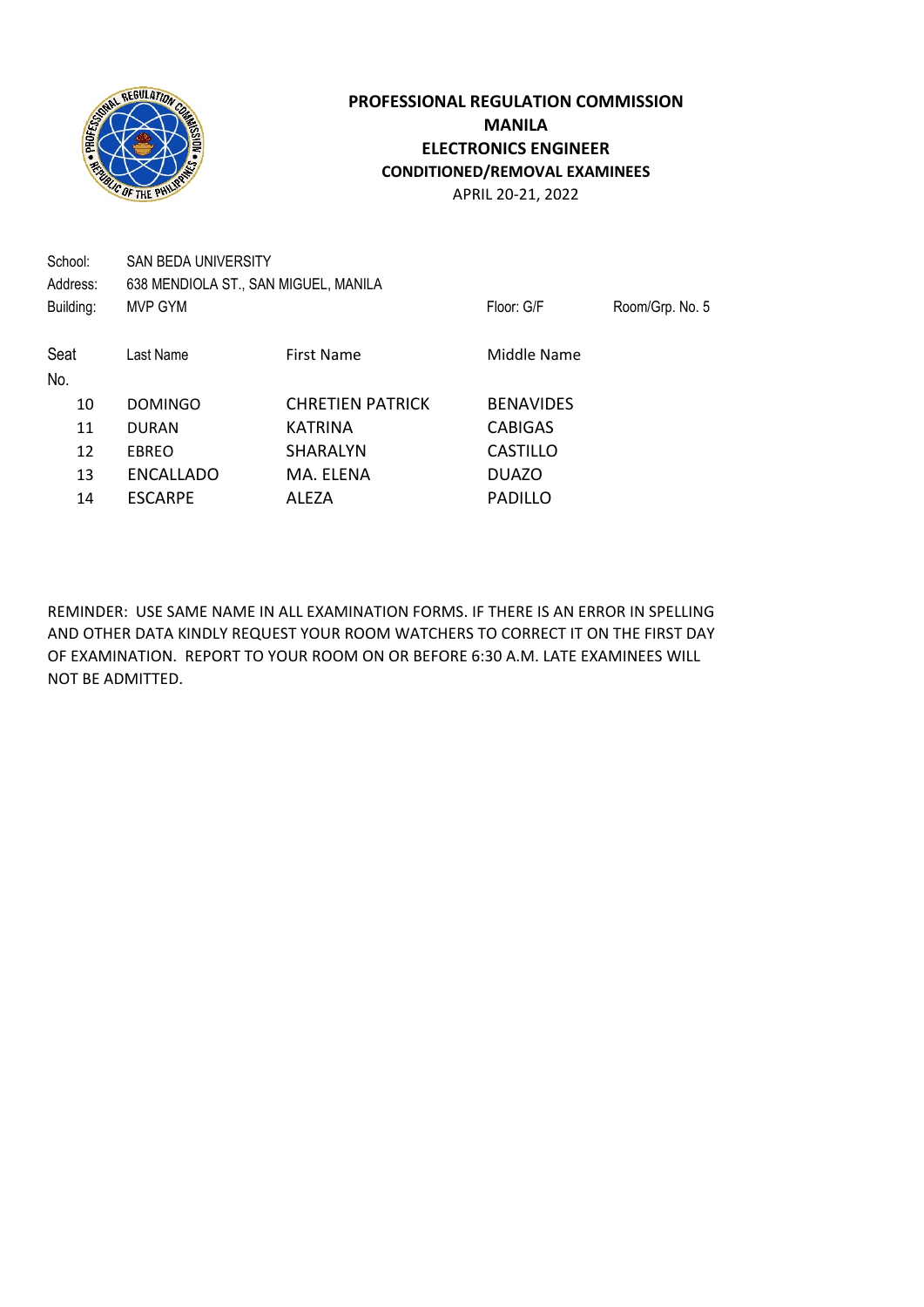

APRIL 20-21, 2022

| School:<br>Address: | SAN BEDA UNIVERSITY<br>638 MENDIOLA ST., SAN MIGUEL, MANILA |                     |                  |                 |
|---------------------|-------------------------------------------------------------|---------------------|------------------|-----------------|
| Building:           | MVP GYM                                                     |                     | Floor: G/F       | Room/Grp. No. 6 |
| Seat                | Last Name                                                   | First Name          | Middle Name      |                 |
| No.                 |                                                             |                     |                  |                 |
| 9                   | <b>EVANGELISTA</b>                                          | <b>MARY JOY</b>     | <b>GOMEZ</b>     |                 |
| 10                  | <b>FINULIAR</b>                                             | <b>JULIAN PAOLO</b> | <b>TESORO</b>    |                 |
| 11                  | <b>FLORES</b>                                               | KATRINA CASSANDRA   | <b>DELA ROSA</b> |                 |
| 12                  | <b>FLORIN</b>                                               | KATRINA MAE         | <b>GUMBA</b>     |                 |
|                     |                                                             |                     |                  |                 |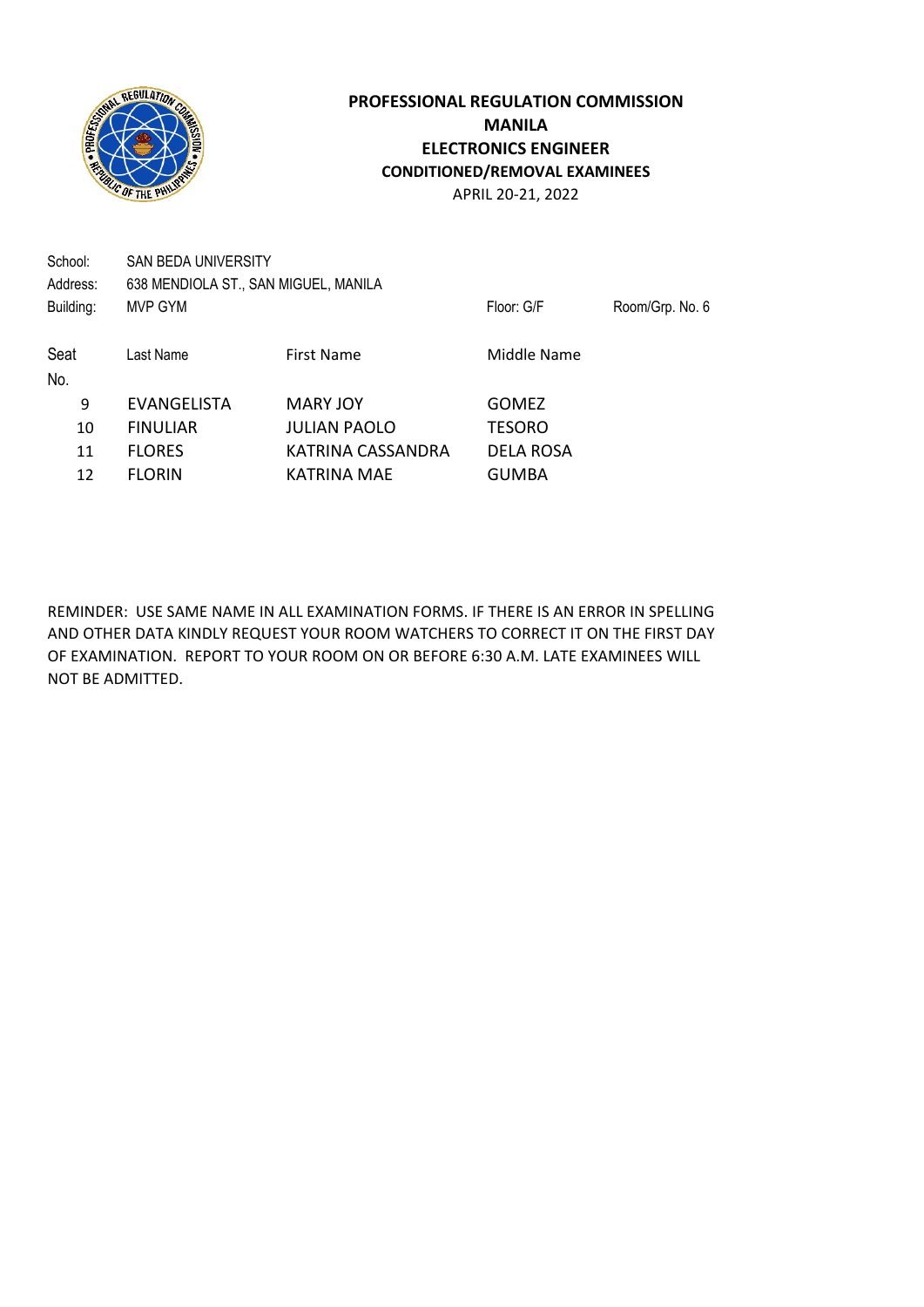

APRIL 20-21, 2022

| School:<br>Address: | SAN BEDA UNIVERSITY | 638 MENDIOLA ST., SAN MIGUEL, MANILA |                 |                 |
|---------------------|---------------------|--------------------------------------|-----------------|-----------------|
| Building:           | MVP GYM             |                                      | Floor: G/F      | Room/Grp. No. 7 |
| Seat                | Last Name           | First Name                           | Middle Name     |                 |
| No.                 |                     |                                      |                 |                 |
| 9                   | <b>FRANCISCO</b>    | <b>JOHN BRYAN</b>                    | <b>OBIAS</b>    |                 |
| 10                  | <b>GABRIEL</b>      | <b>REINIER KYLE</b>                  | <b>ESPIRITU</b> |                 |
| 11                  | <b>GARCIA</b>       | <b>MARK JOSHUA</b>                   | <b>CASTILLO</b> |                 |
| 12                  | <b>GATMAITAN</b>    | <b>GILBERT IVAN</b>                  | <b>ANDRES</b>   |                 |
|                     |                     |                                      |                 |                 |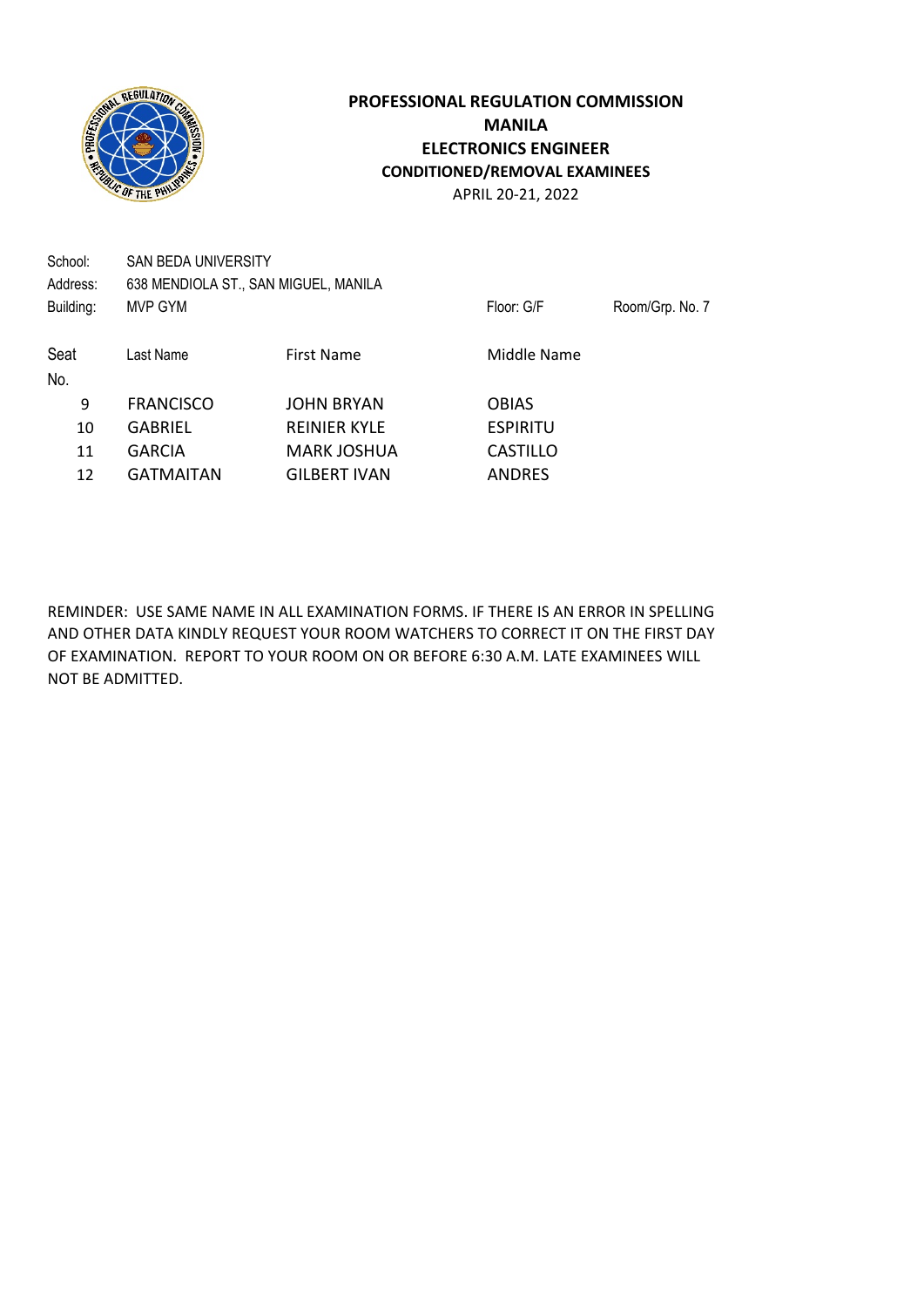

No.

## **PROFESSIONAL REGULATION COMMISSION MANILA ELECTRONICS ENGINEER CONDITIONED/REMOVAL EXAMINEES** APRIL 20-21, 2022

School: SAN BEDA UNIVERSITY Address: 638 MENDIOLA ST., SAN MIGUEL, MANILA Building: ST BEDE Floor: Room/Grp. No. 12B Seat Last Name First Name First Name Middle Name

 GO PHOEBE JOANNE GONZALES JHON HENRY SISON GORION MIRA ELLAINE RAMIL HERMOSO CARLOS OSCAR VILLANUEVA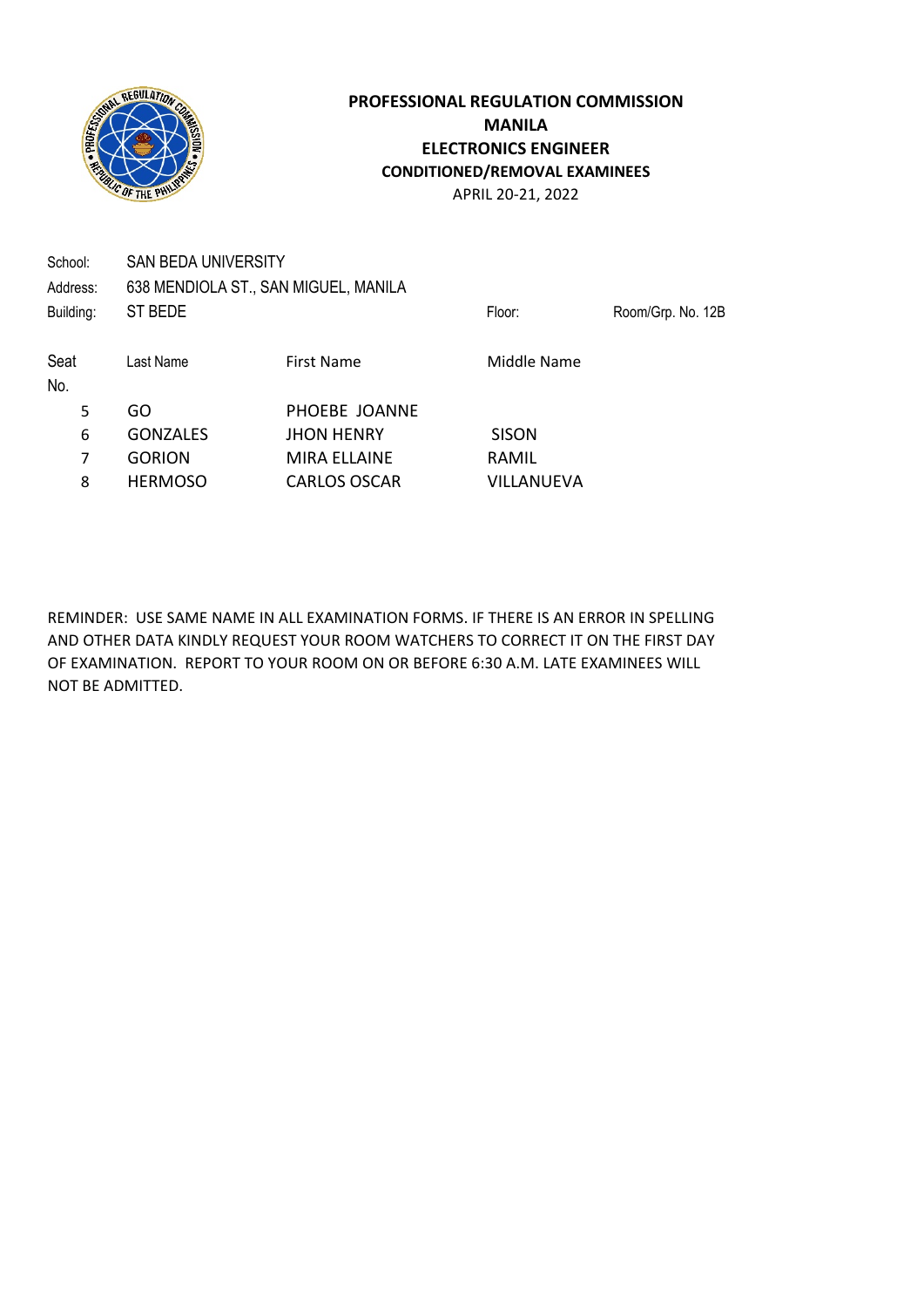

No.

## **PROFESSIONAL REGULATION COMMISSION MANILA ELECTRONICS ENGINEER CONDITIONED/REMOVAL EXAMINEES** APRIL 20-21, 2022

School: SAN BEDA UNIVERSITY Address: 638 MENDIOLA ST., SAN MIGUEL, MANILA Building: ST BEDE **Floor:** Room/Grp. No. 12C Seat Last Name First Name First Name Middle Name 5 IBAY **AARON PATRICK MELO** 

6 ICARO JAN ADRIAN MACAYA 7 ISRAEL JOHN DAVID MIRANDA 8 LABACLADO JASON JAVALUYAS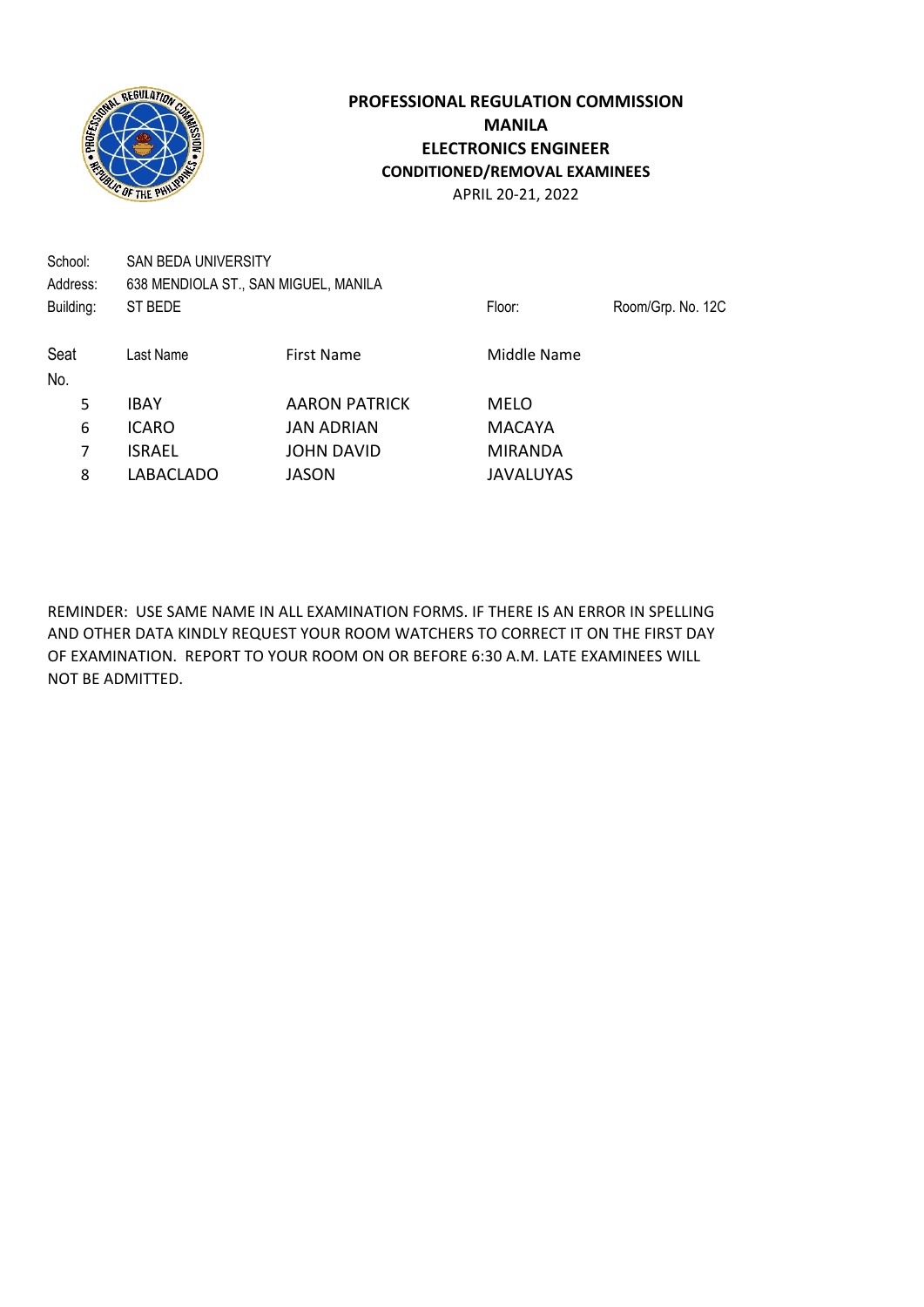

School: SAN BEDA UNIVERSITY Address: 638 MENDIOLA ST., SAN MIGUEL, MANILA Building: ST BEDE **Floor:** Room/Grp. No. 12D Seat Last Name First Name First Name Middle Name No. 5 LADINES HOMER QUERIJERO 6 LANOT JACQUELINE ENDOZO 7 LIBELO ARIES MONCOG 8 LIM HANS MICHAEL DELA CRUZ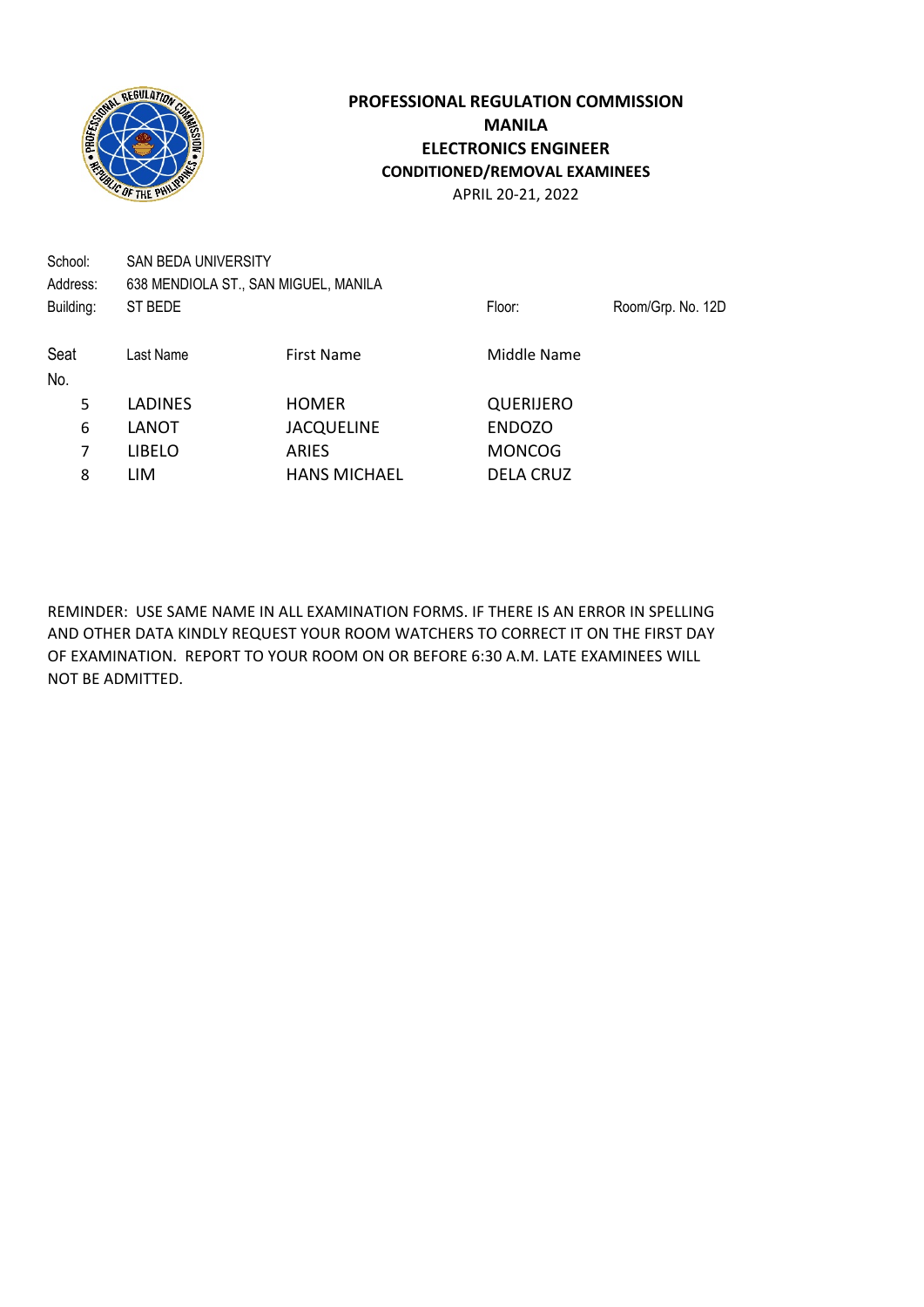

School: SAN BEDA UNIVERSITY Address: 638 MENDIOLA ST., SAN MIGUEL, MANILA Building: ST BEDE **Floor:** Room/Grp. No. 12E Seat Last Name First Name First Name Middle Name No. 5 LOPEZ ALECZ LAWRENCE MERCADO 6 MAAÑO ANA MICHELLE HIPOLITO 7 MACARAEG EDGAR AMIEL AQUINO

8 MACARIO JOHN EDWARD GAUNA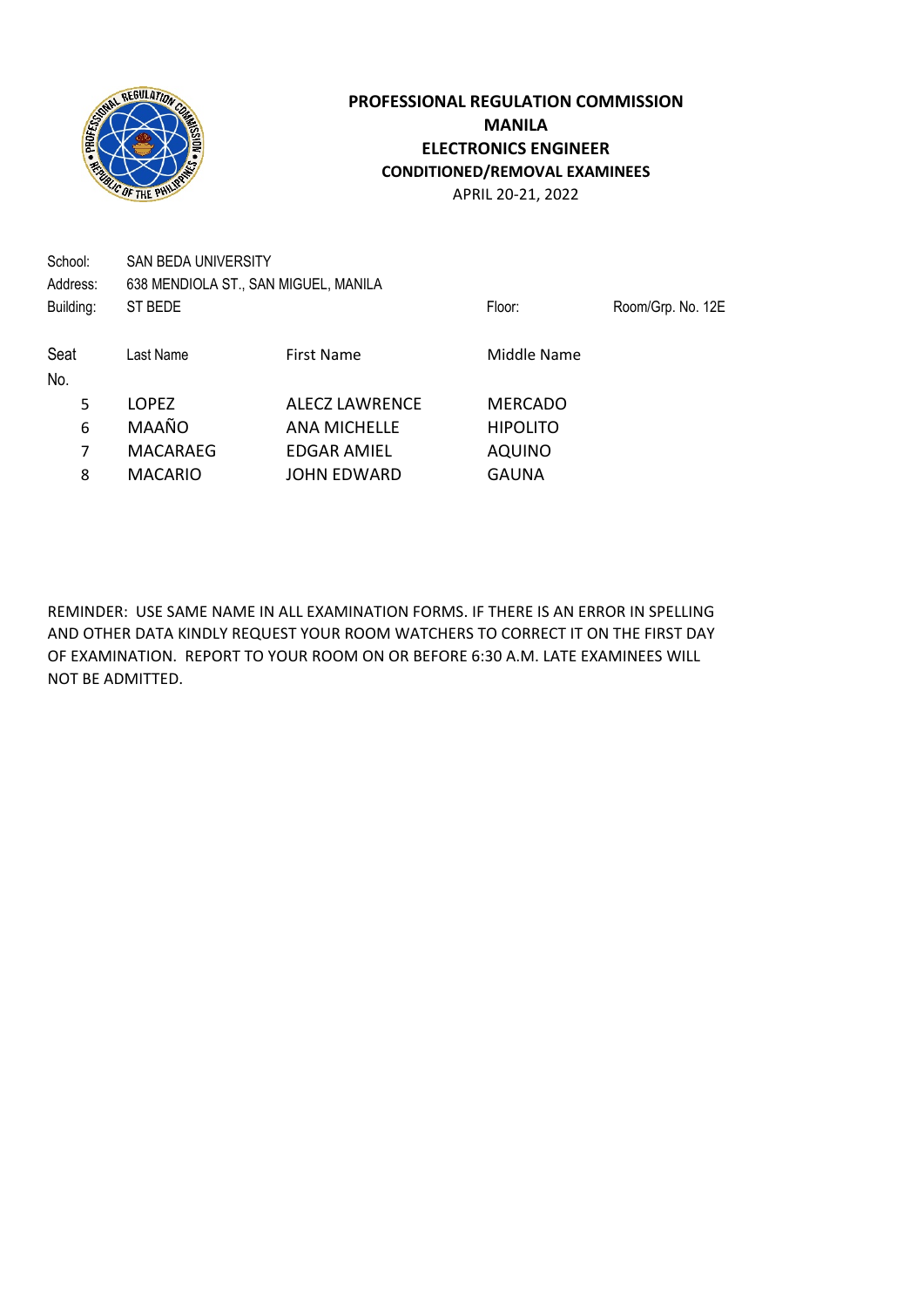

School: SAN BEDA UNIVERSITY Address: 638 MENDIOLA ST., SAN MIGUEL, MANILA Building: ST BEDE **Floor:** Room/Grp. No. 12F Seat Last Name First Name First Name Middle Name No. 5 MAGALLANES BRYAN JOSEPH DE JESUS 6 MALAPAD EMARIANNE LAYAWON 7 MALOLES SHARLENE ESPINILI 8 MANALO ROBERT JAMES CLIMACOSA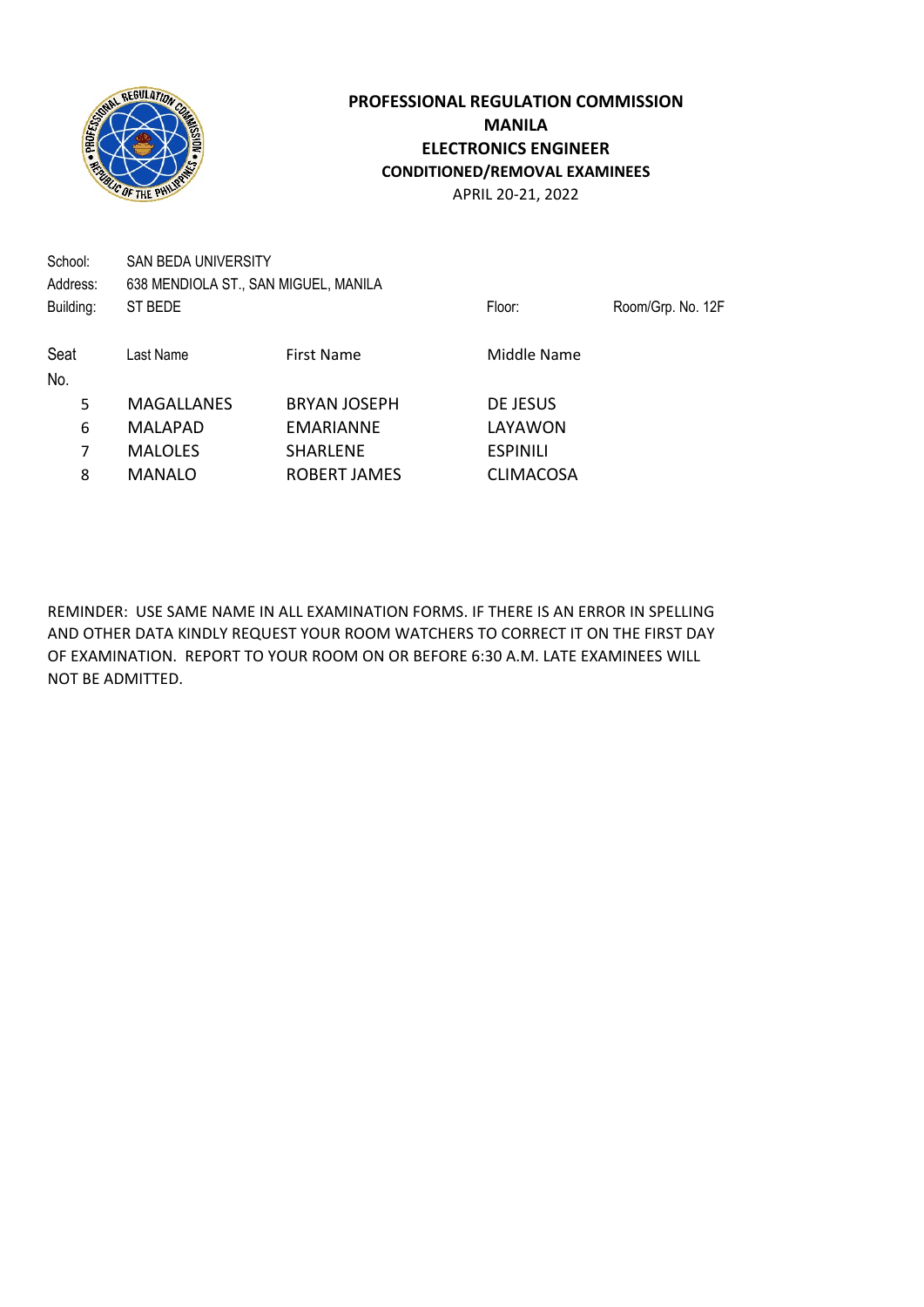

School: SAN BEDA UNIVERSITY Address: 638 MENDIOLA ST., SAN MIGUEL, MANILA Building: ST BEDE **Floor:** Room/Grp. No. 12J Seat Last Name First Name First Name Middle Name No. 5 MANANSALA JOHN CARLOS NUÑEZ 6 MANAY NIKKO JAMILLA 7 MANGAHAS BENEDICT AQUINO 8 MANLAPAZ JAMIE DE JESUS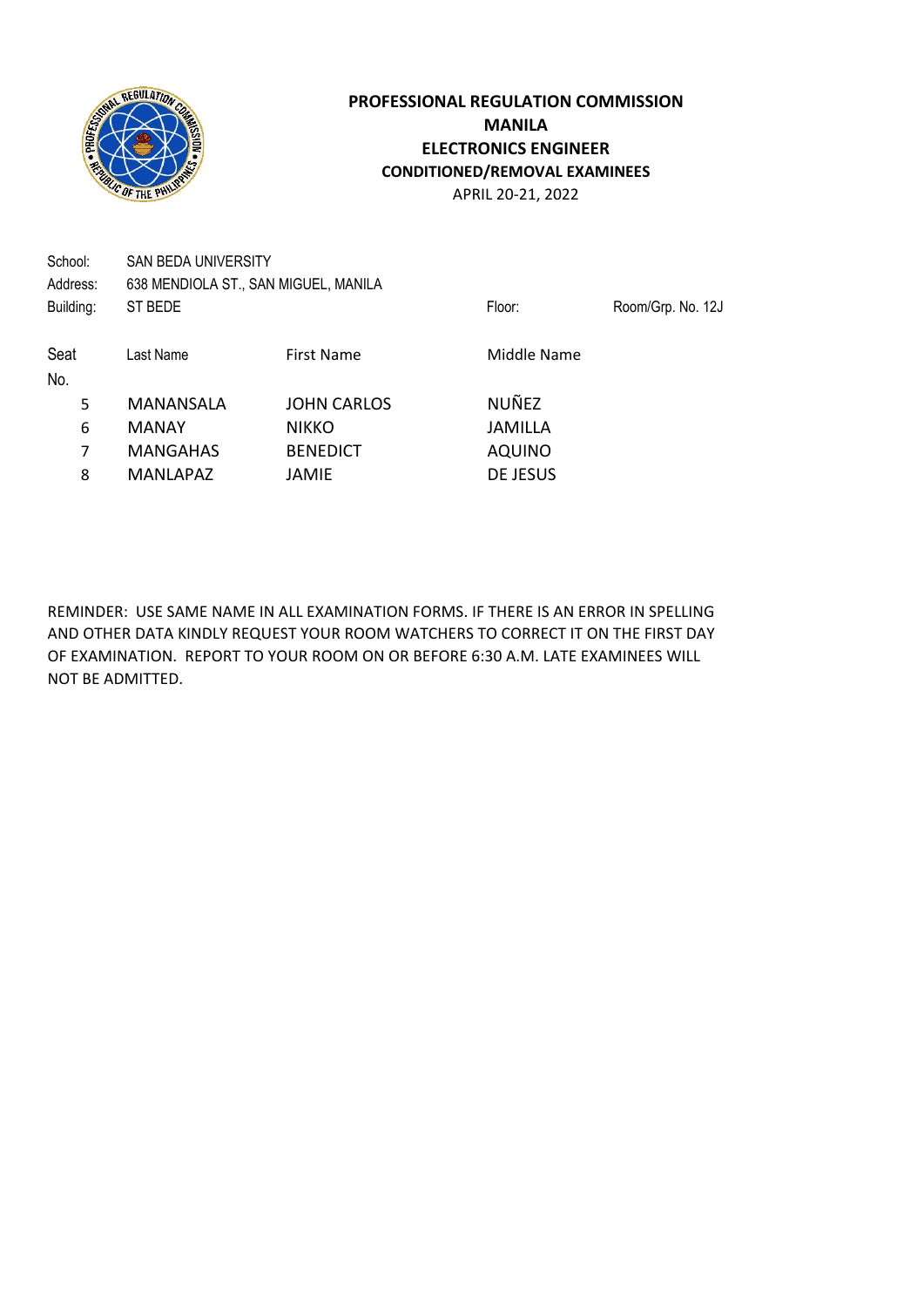

School: SAN BEDA UNIVERSITY Address: 638 MENDIOLA ST., SAN MIGUEL, MANILA Building: ST BEDE ST BEDE Floor: Room/Grp. No. 12K

| Seat | Last Name       | <b>First Name</b>   | Middle Name    |
|------|-----------------|---------------------|----------------|
| No.  |                 |                     |                |
| 5    | <b>MAPANAO</b>  | <b>TRISTAN JOSH</b> | CASTRONUEVO    |
| 6    | <b>MARALIT</b>  | <b>JUNE MARIEL</b>  | <b>NAVARRO</b> |
|      | <b>MARCILLA</b> | RIC JOHN            | GALAY          |
| 8    | <b>MARCOS</b>   | <b>IAN GABRIEL</b>  | ARANA          |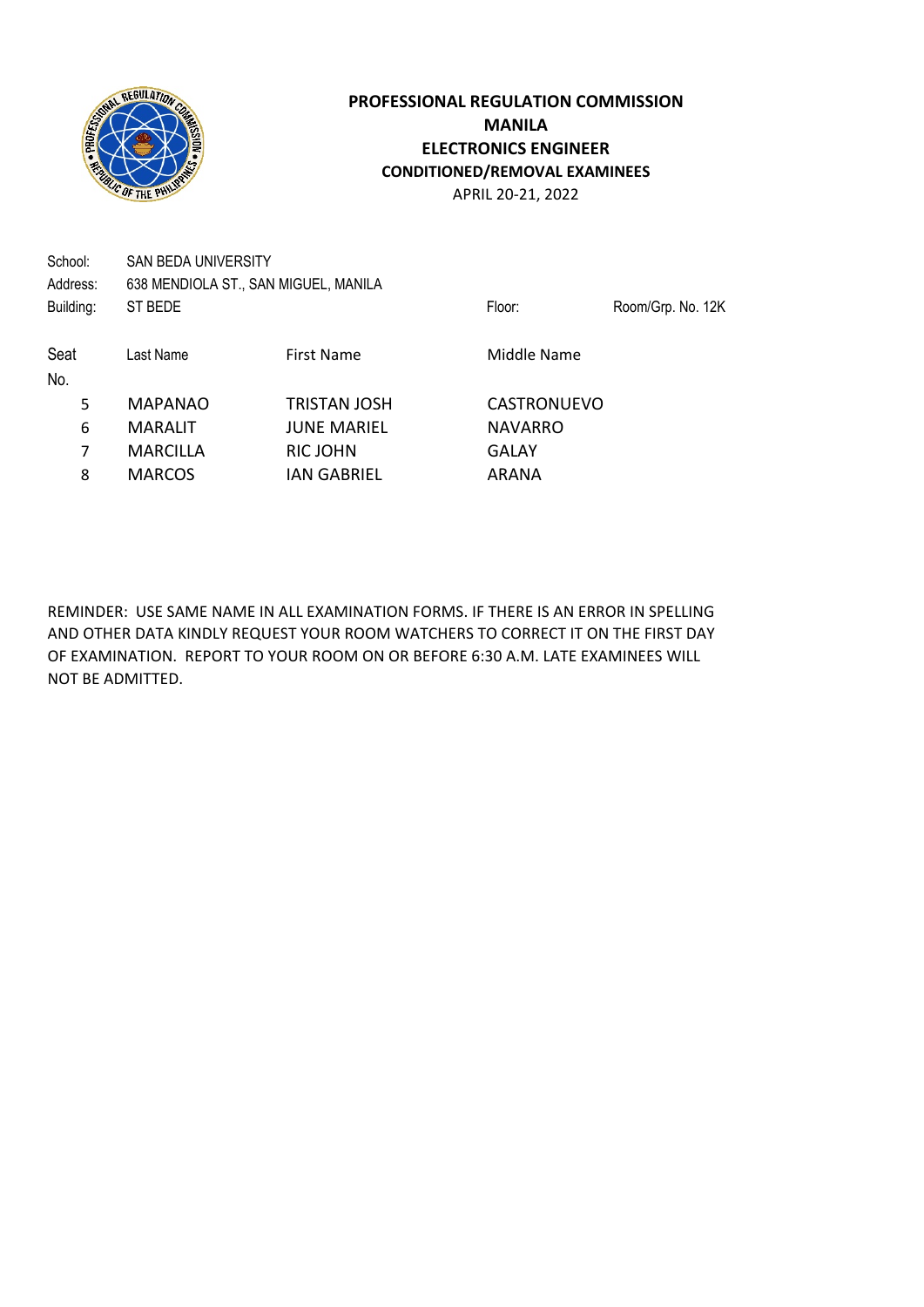

School: SAN BEDA UNIVERSITY Address: 638 MENDIOLA ST., SAN MIGUEL, MANILA Building: ST BEDE **Floor:** Room/Grp. No. 12L Seat Last Name First Name First Name Middle Name No. 5 MARQUEZ REI CHARLES MORENO 6 MARTIN CHIARA DONITA IMPERIAL 7 MARTIN JORGEN JOSEF LAZARO 8 MAYO WINNIE ROSE HERNANDEZ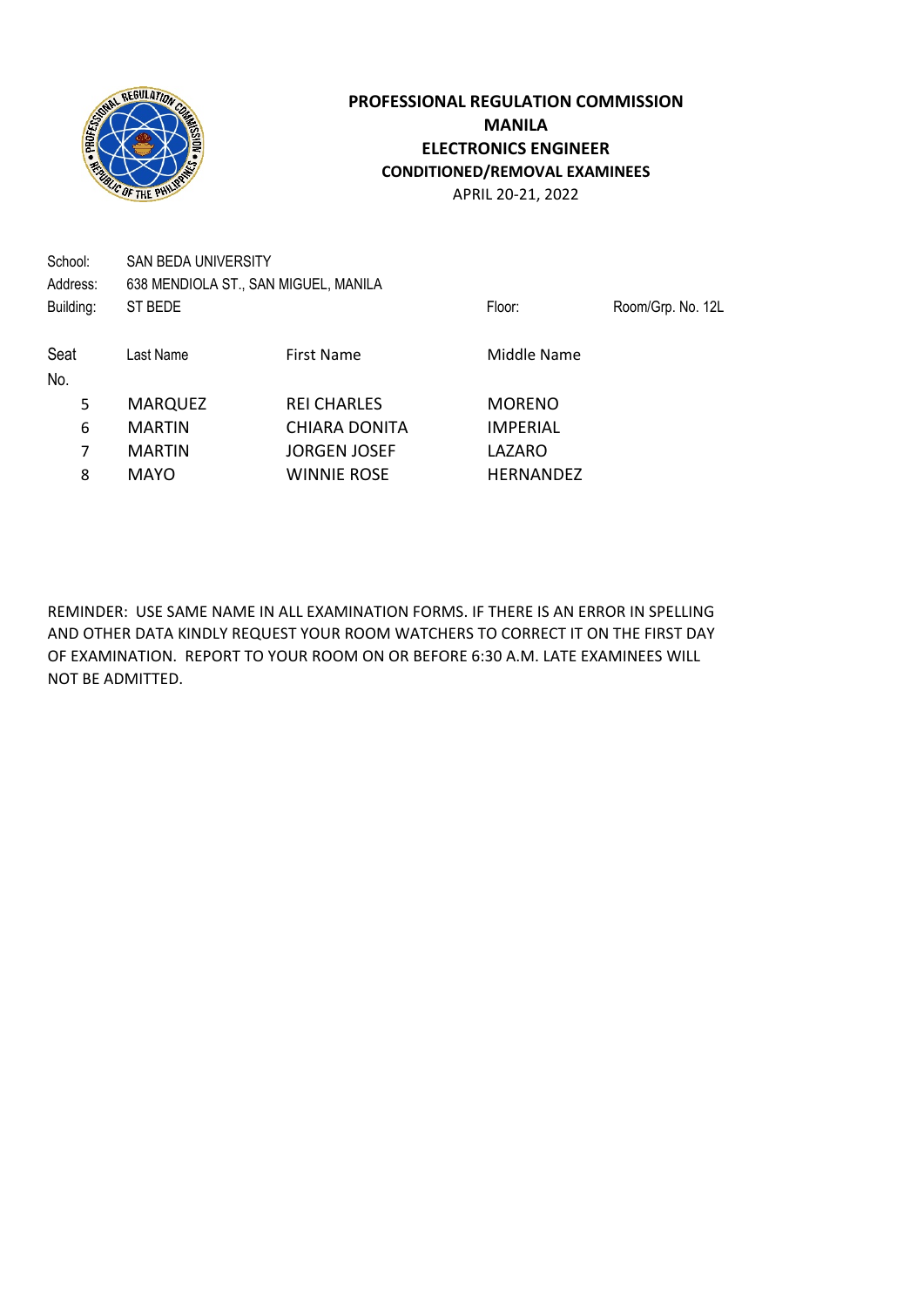

School: SAN BEDA UNIVERSITY Address: 638 MENDIOLA ST., SAN MIGUEL, MANILA Building: ST BEDE **Floor:** Room/Grp. No. 12M Seat Last Name First Name First Name Middle Name No. 5 MECONO JOHN LLOYD APOSAGA 6 MENDOZA ANNA CECILIA PANGHULAN 7 MENDOZA ELLIZER MERNARD LEGASPI

8 MERLE CHRISTIAN CLEY DE LADA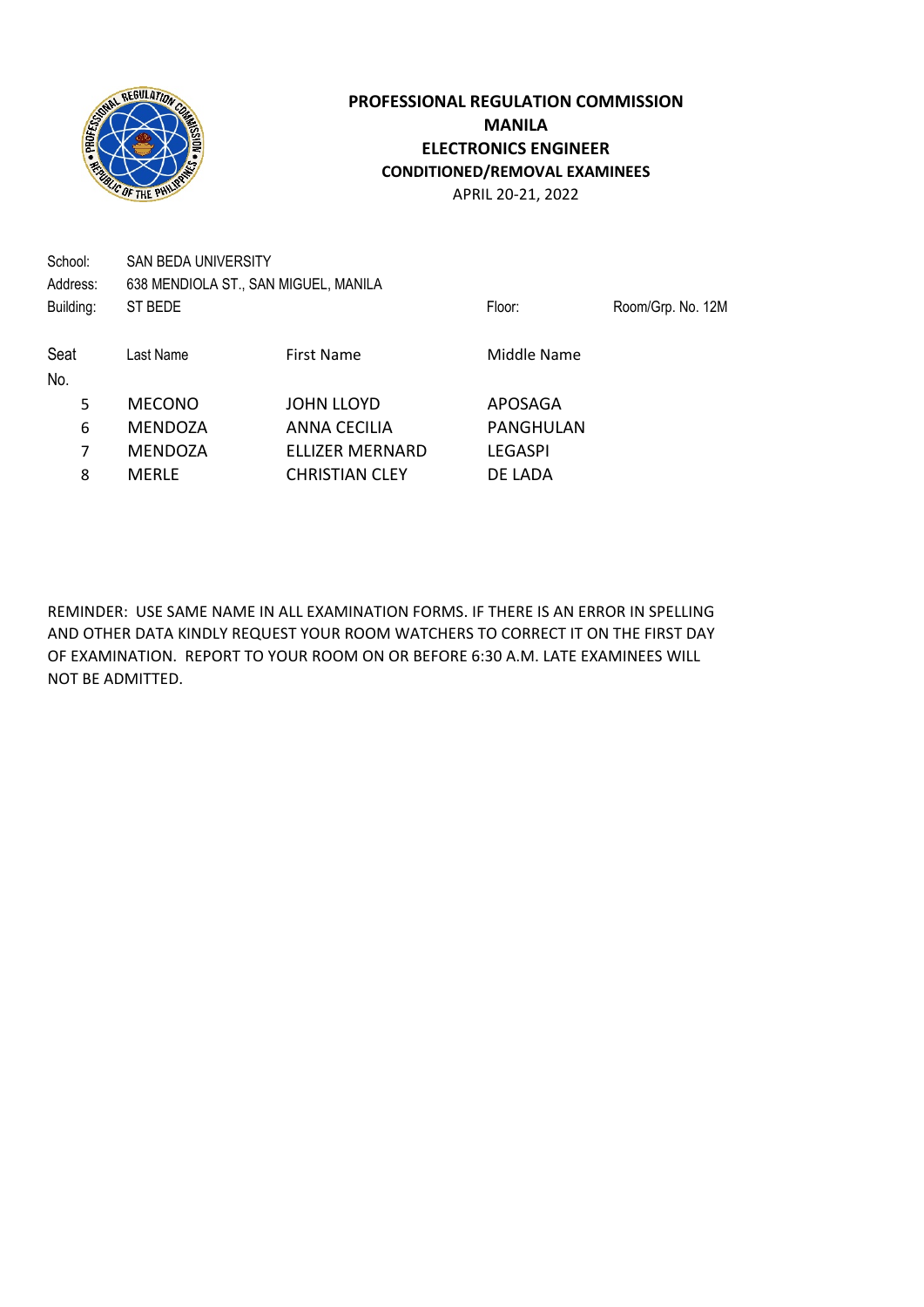

School: SAN BEDA UNIVERSITY Address: 638 MENDIOLA ST., SAN MIGUEL, MANILA Building: ST BEDE **Floor:** Room/Grp. No. 12Q Seat Last Name First Name First Name Middle Name No. 5 MIRAN CARMELA CAMINGAL 6 MISSION ALEXANDER MORALES 7 MORENO NIKKI ALYSSA DALISAY 8 MORIONES MARY XELL REYES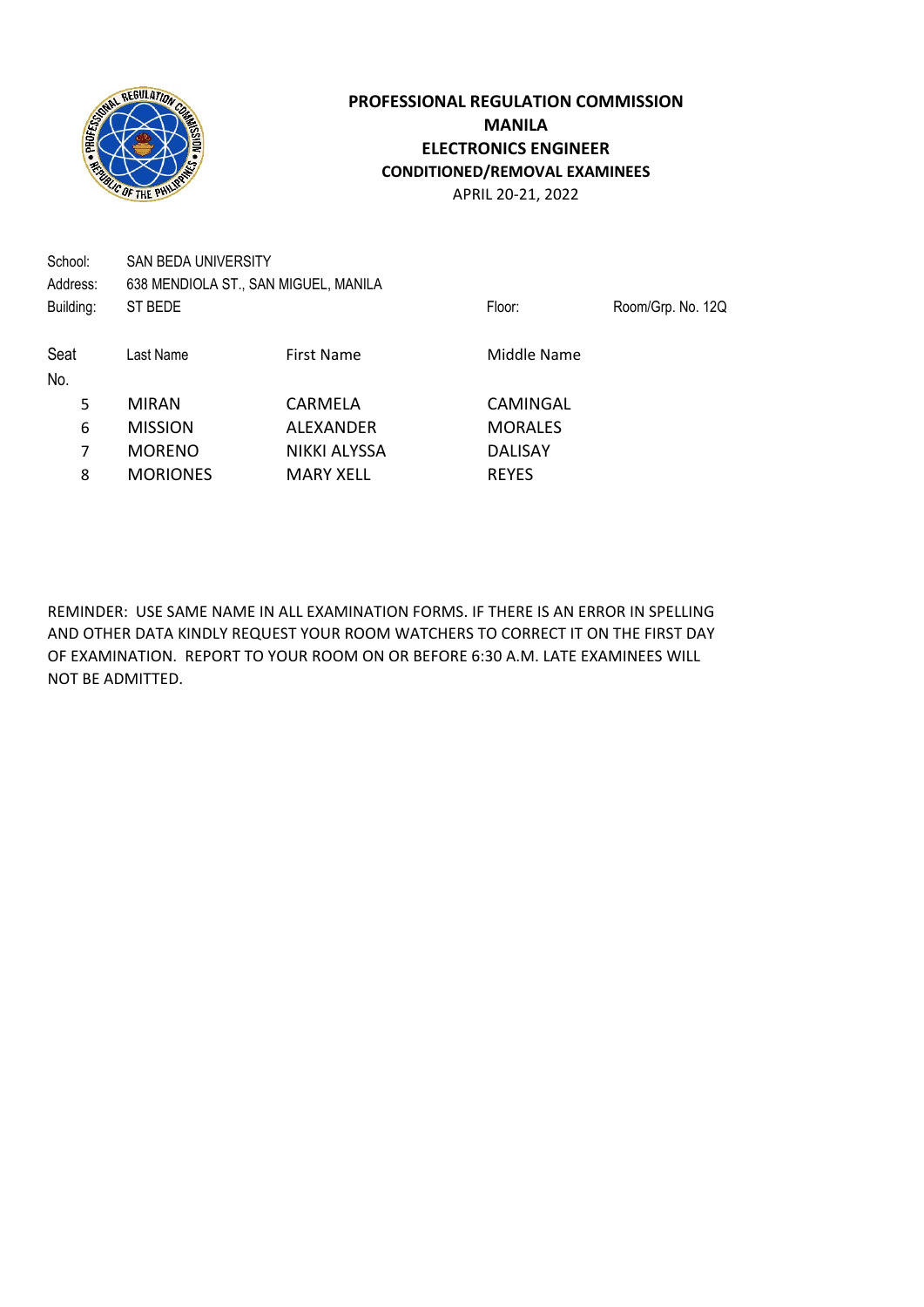

School: SAN BEDA UNIVERSITY Address: 638 MENDIOLA ST., SAN MIGUEL, MANILA Building: ST BEDE **Floor:** Room/Grp. No. 12R Seat Last Name First Name First Name Middle Name No. 5 NASULI JUDY ANN TORMES 6 NATIVIDAD RENDELL TIMPLE 7 OLIQUIANO ROMMEL LEGASPI 8 OLIVARES VAN RAYMUND FERNANDEZ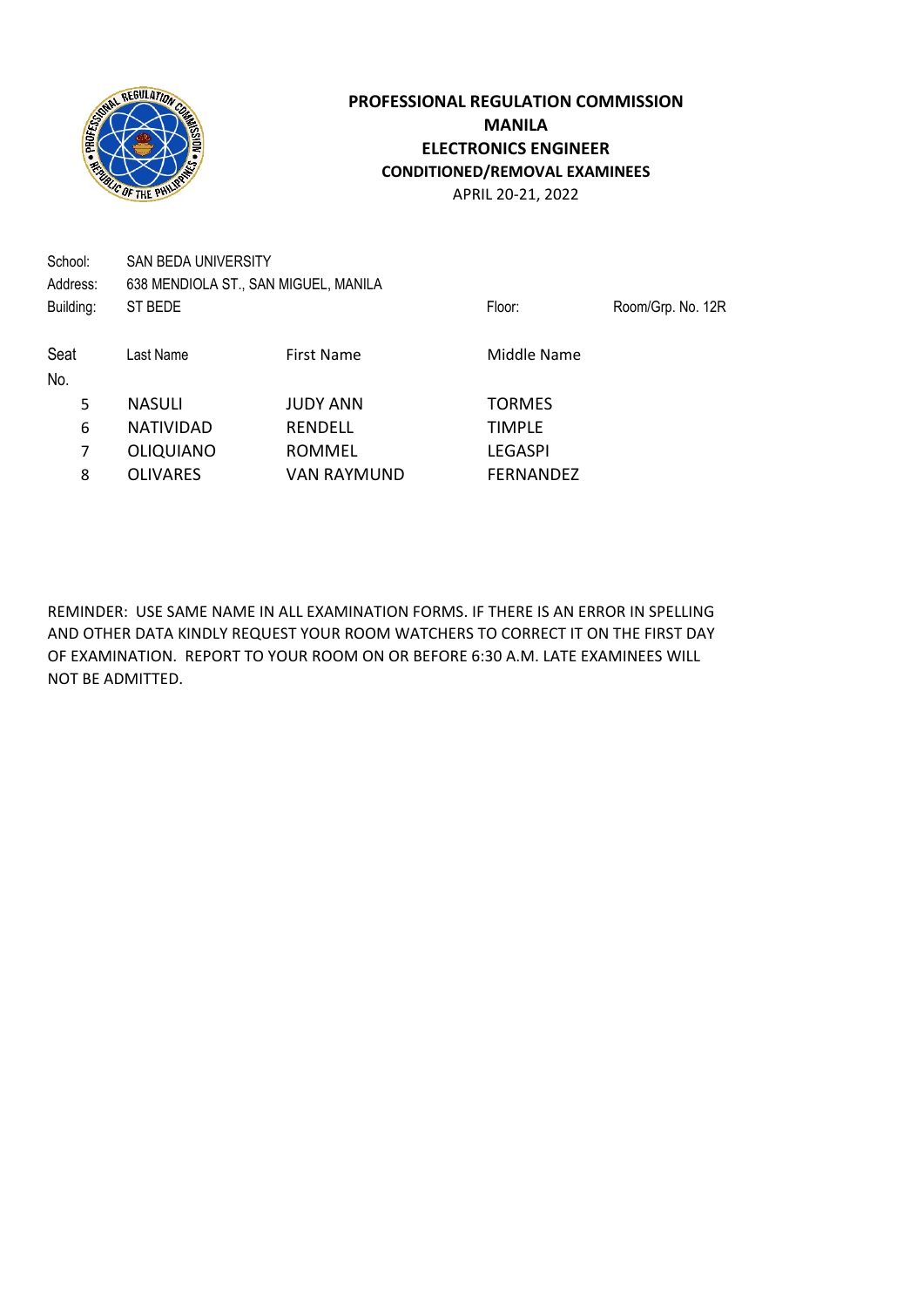

School: SAN BEDA UNIVERSITY Address: 638 MENDIOLA ST., SAN MIGUEL, MANILA Building: ST BEDE **Floor:** Room/Grp. No. 13B Seat Last Name First Name First Name Middle Name No. 5 ORDOÑA ALVIN DARIO 6 OROGO ERIKA MAE DIAZ 7 PAGDATO KRISSA MARIE LIZARDA 8 PAJARILLO DEXTER JASON LACSON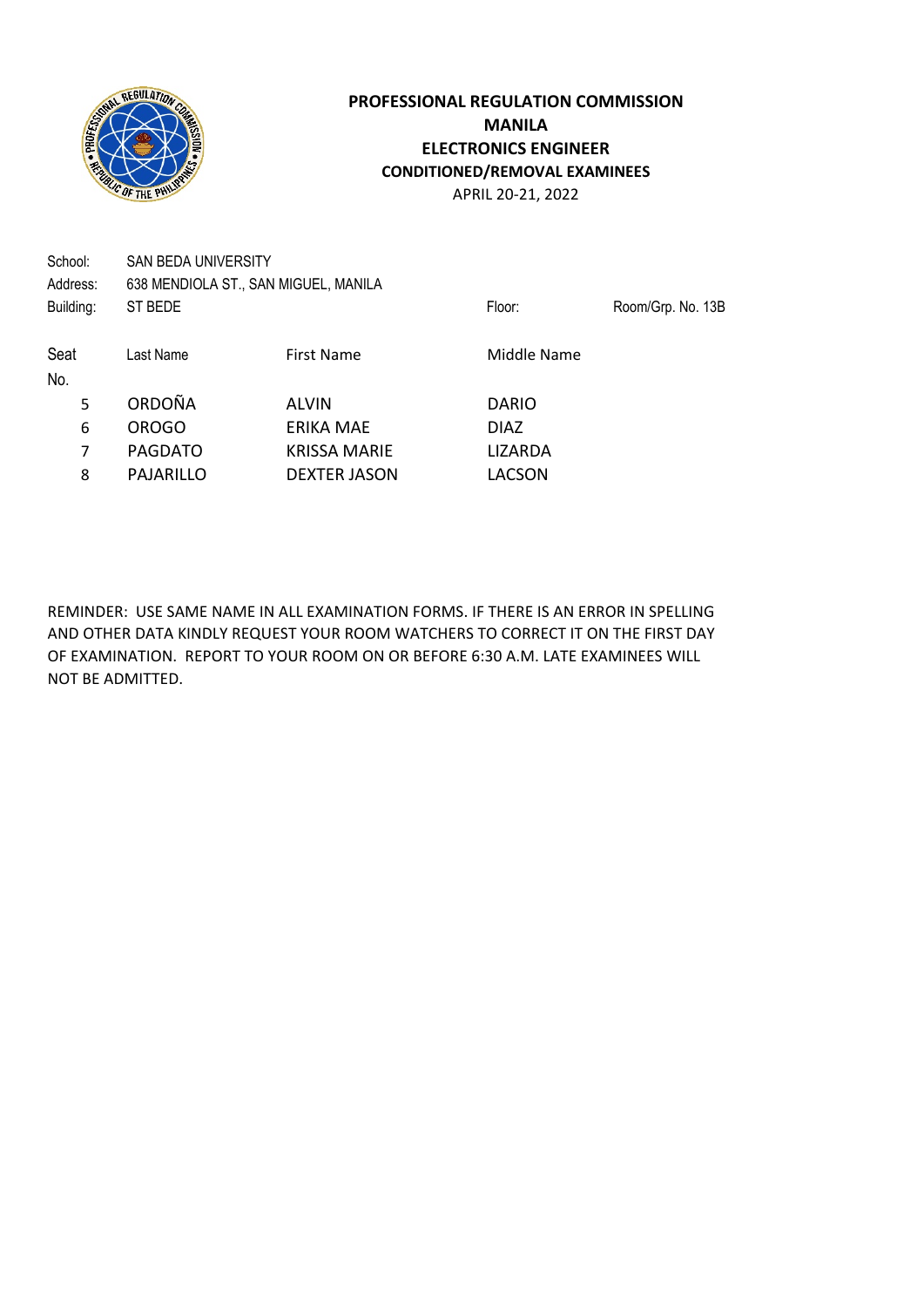

School: SAN BEDA UNIVERSITY Address: 638 MENDIOLA ST., SAN MIGUEL, MANILA Building: ST BEDE **Floor:** Room/Grp. No. 13C Seat Last Name First Name First Name Middle Name No. 5 PANGANIBAN RUSSEL VISTAN 6 PASIA MARK DANIEL ABELLA 7 PASTRANA LARA IVANA DELA FUENTE 8 PENA HERALD GAMUEDA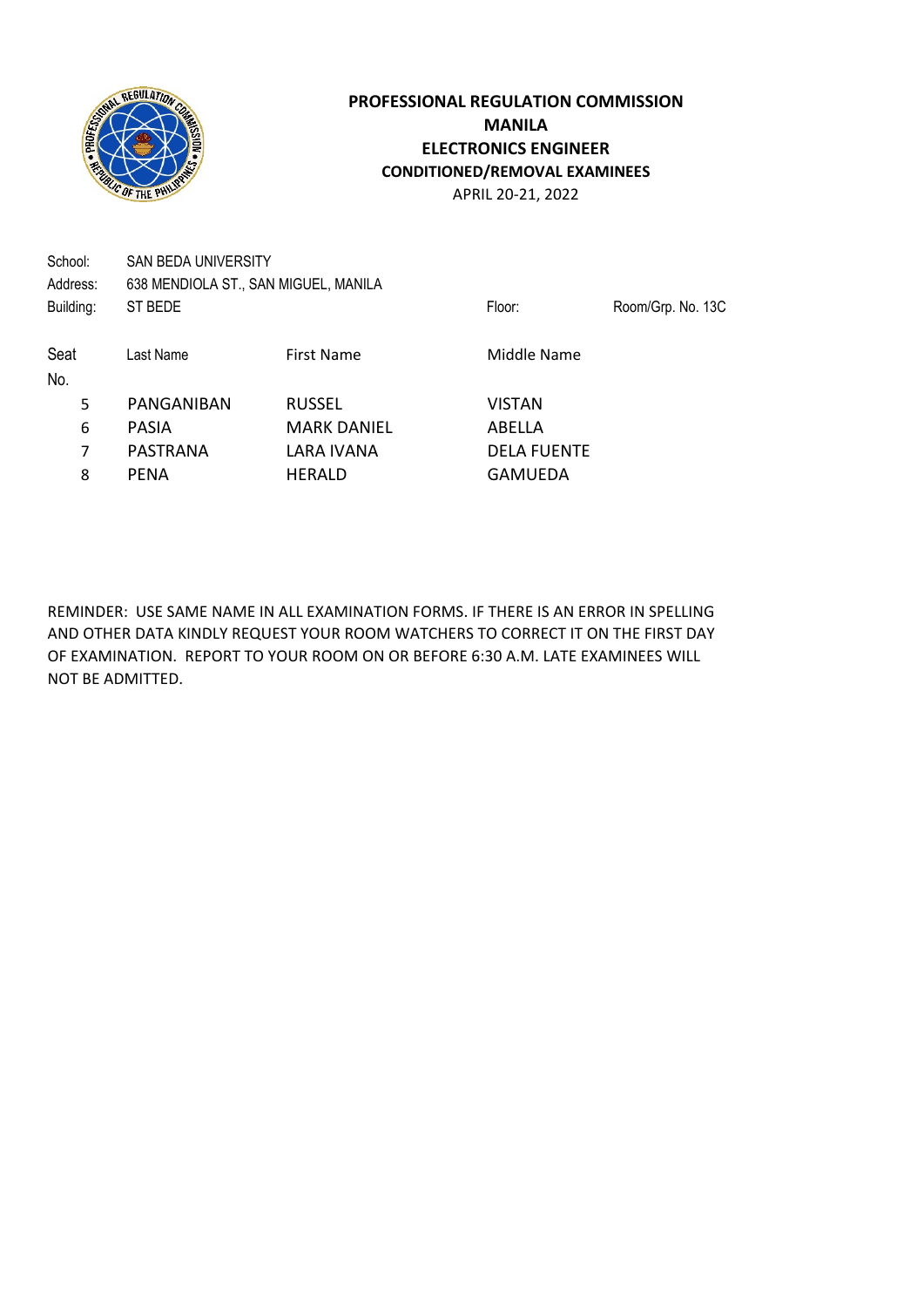

School: SAN BEDA UNIVERSITY Address: 638 MENDIOLA ST., SAN MIGUEL, MANILA Building: ST BEDE **Floor:** Room/Grp. No. 13D Seat Last Name First Name First Name Middle Name No. 5 PERALTA JESSALYN SABANGAN 6 PERNIA KRZNA JANE LINGA 7 PILOTIN MA. ELIJAH HUGO 8 PORTALES EZRI CORONACION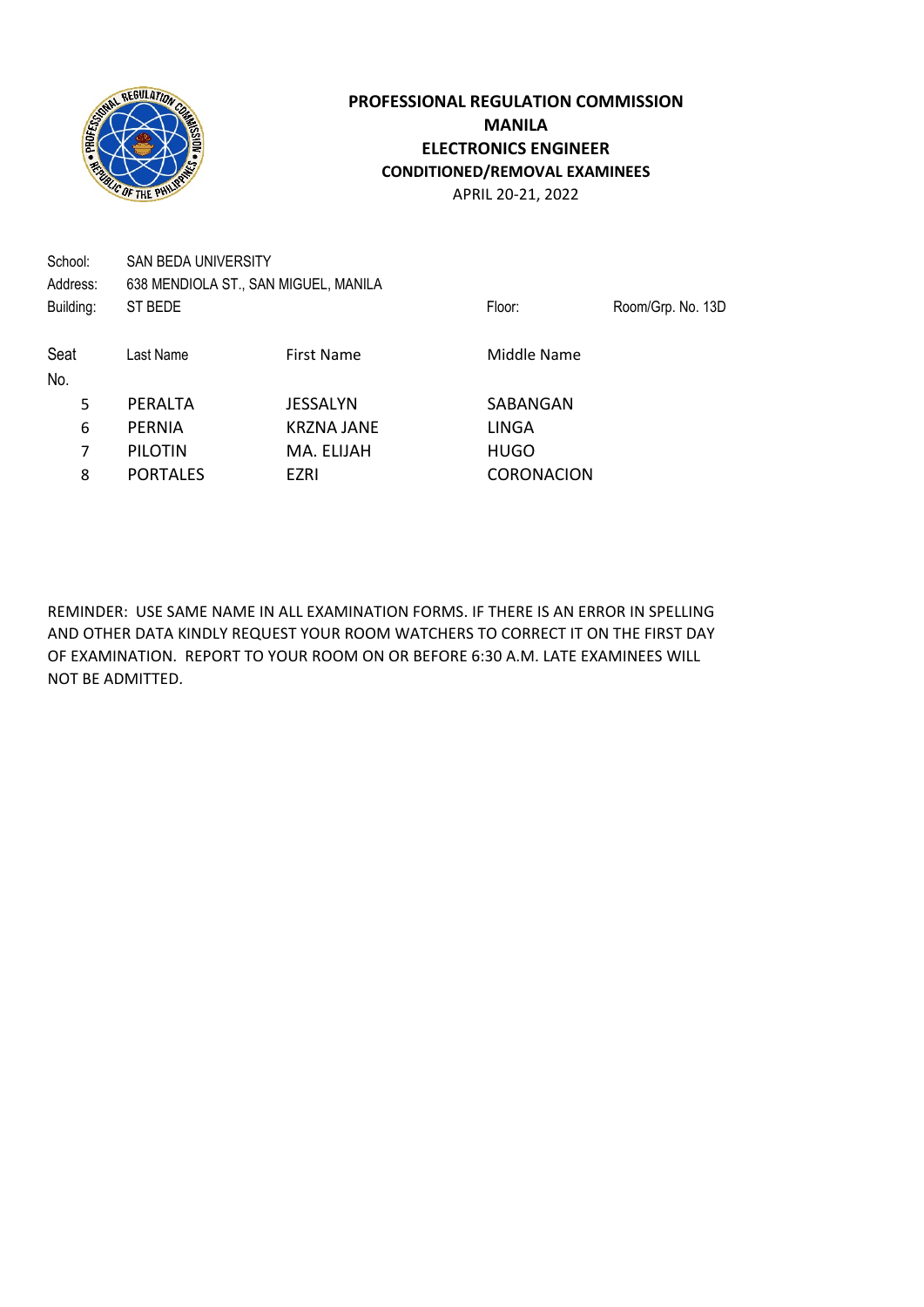

School: SAN BEDA UNIVERSITY Address: 638 MENDIOLA ST., SAN MIGUEL, MANILA Building: ST BEDE **Floor:** Room/Grp. No. 13E Seat Last Name First Name First Name Middle Name No. 5 RAMIREZ GERLAIN JANE PETEZA 6 RAYAT LEONARD COMIA 7 RECUENCO JONH DYRYLL LARANJO 8 RODIL JOHN DARRYL NARANJO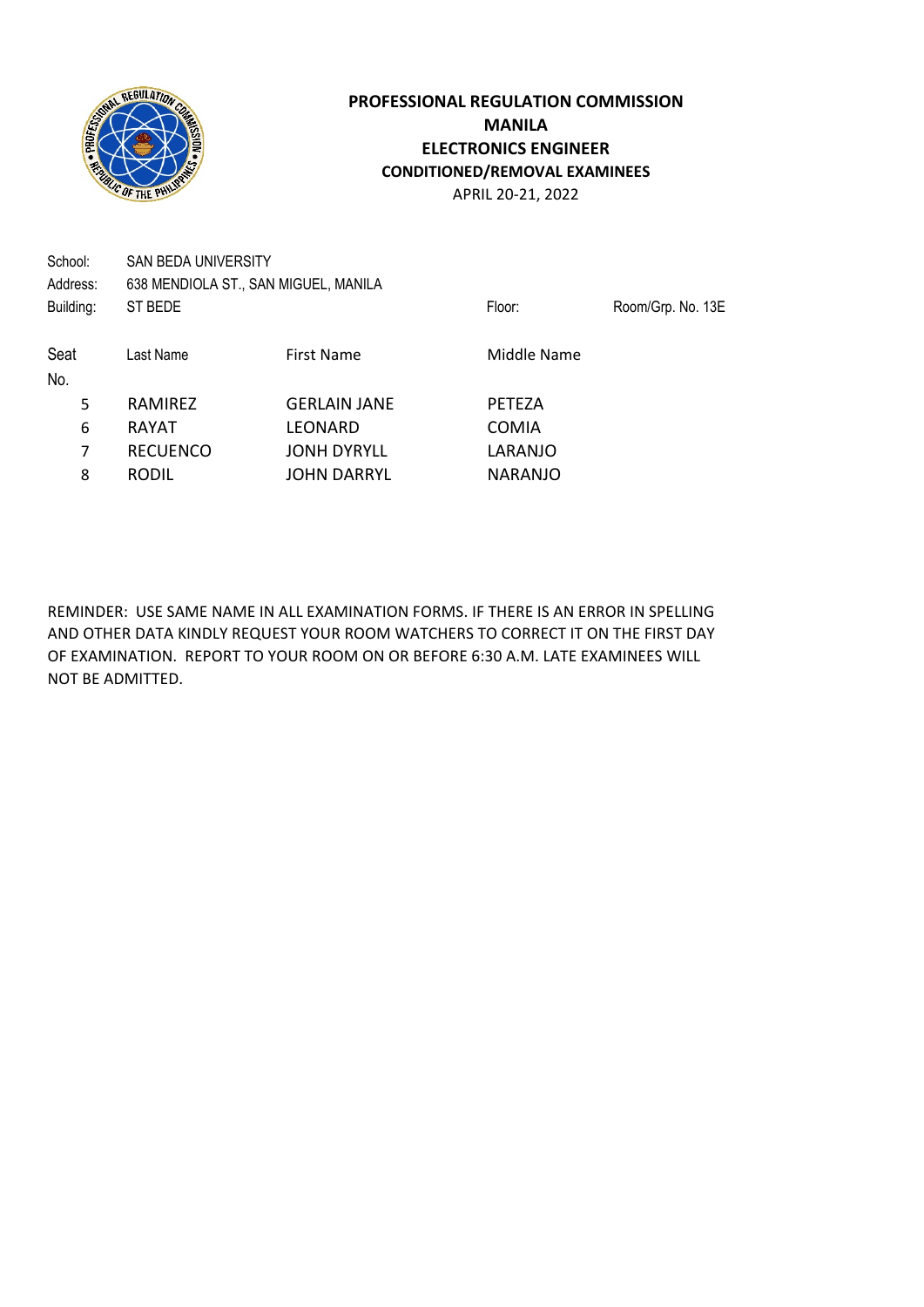

School: SAN BEDA UNIVERSITY Address: 638 MENDIOLA ST., SAN MIGUEL, MANILA Building: ST BEDE **Floor:** Room/Grp. No. 13F Seat Last Name First Name First Name Middle Name No. 5 RODRIGUEZ EDWARD JOSEPH MANIO 6 SALAZAR BRIAN ALLYN LAPINID 7 SALVADOR MICHAEL MOLINA

8 SAMONTE MAE AMOR
SAMONTE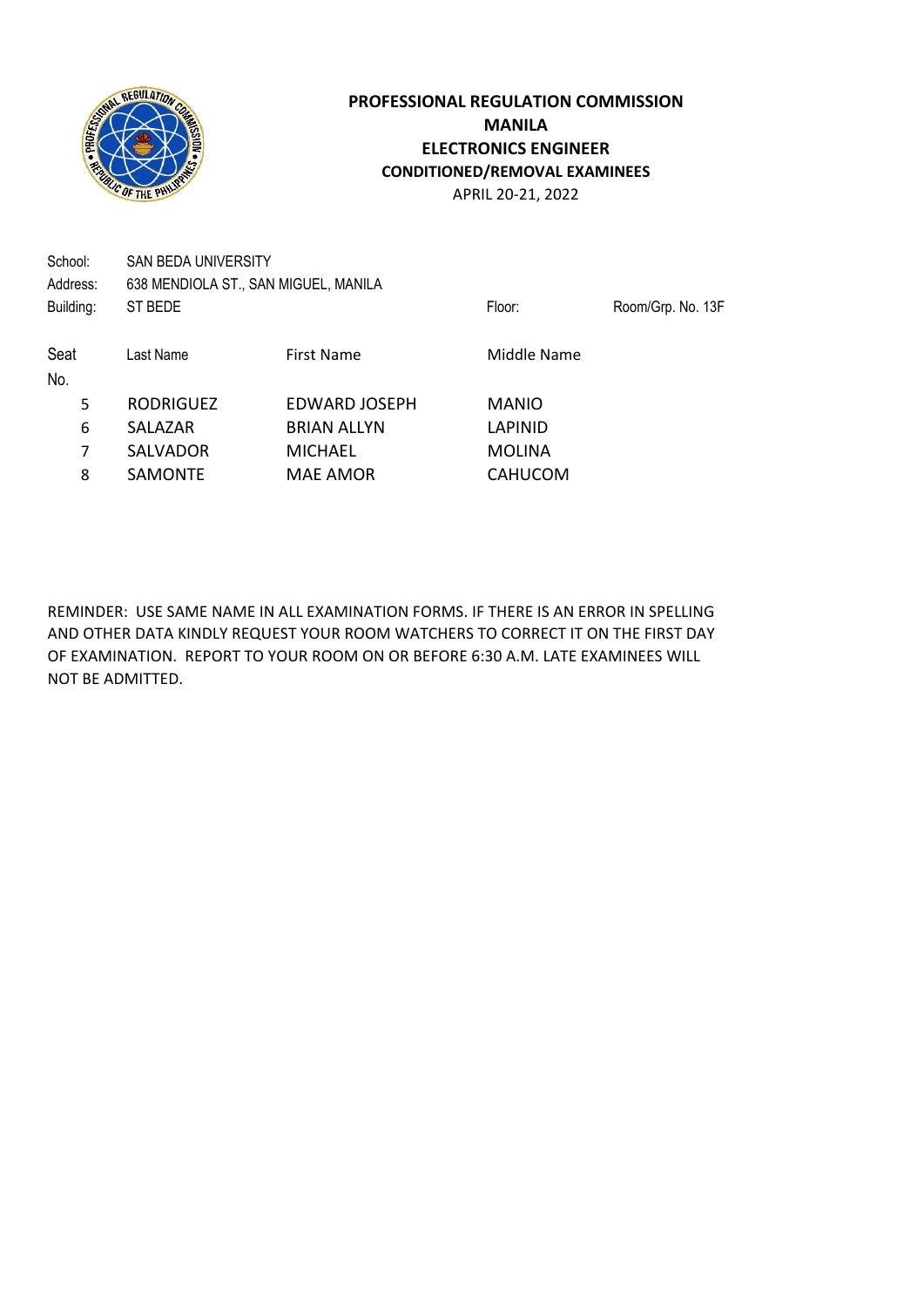

School: SAN BEDA UNIVERSITY Address: 638 MENDIOLA ST., SAN MIGUEL, MANILA Building: ST BEDE **Floor:** Room/Grp. No. 13G

Seat Last Name First Name First Name Middle Name No. 5 SAMPANG BEATRICE CERVANTES 6 SAMSON LENNIE LYN PATRIMONIO 7 SAN FRANCISCO KAMILLE ROSALES 8 SAN JOSE ERIKA MAY LINGAT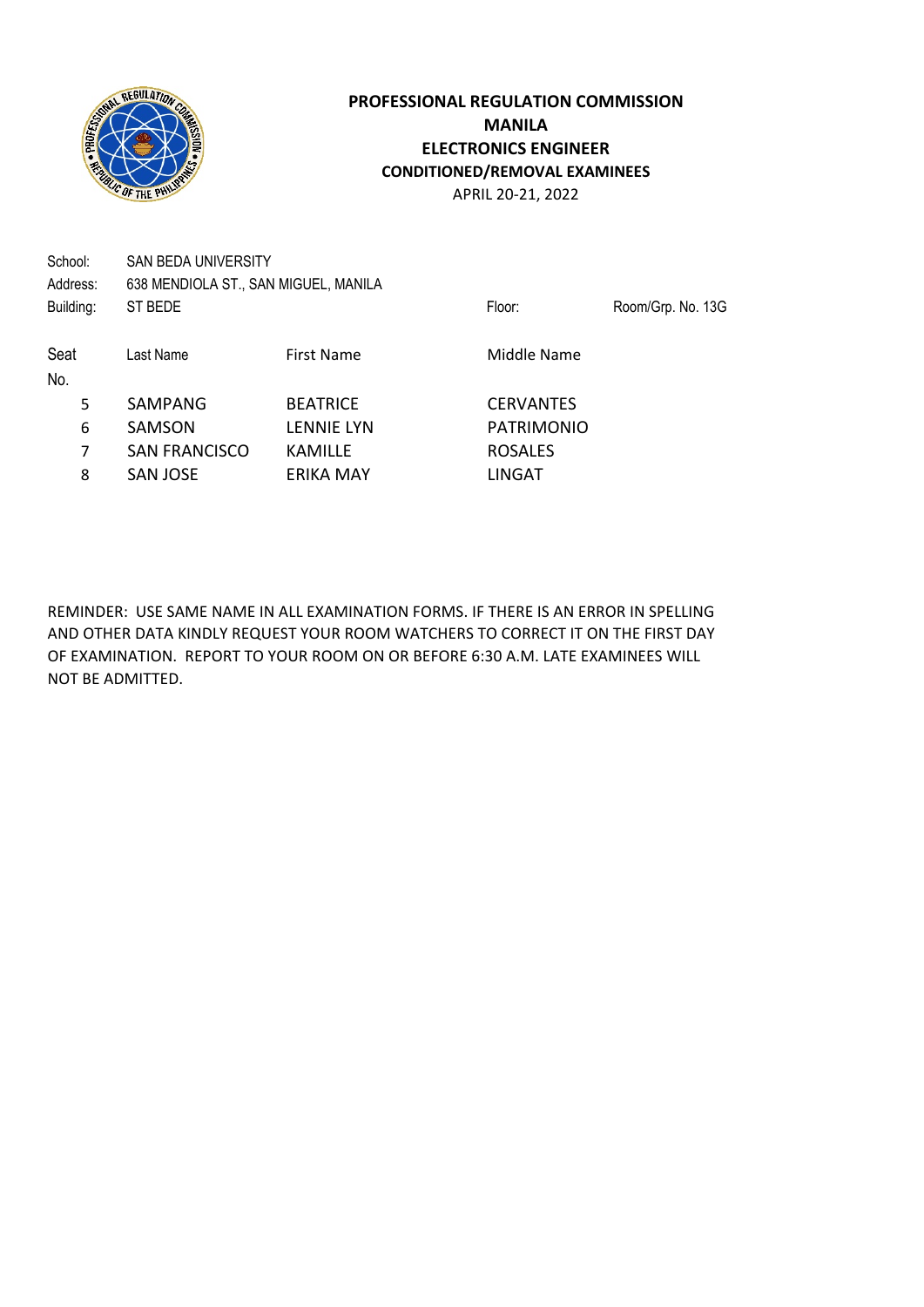

School: SAN BEDA UNIVERSITY Address: 638 MENDIOLA ST., SAN MIGUEL, MANILA Building: ST BEDE **Floor:** Room/Grp. No. 13H Seat Last Name First Name First Name Middle Name No. 5 SAN JUAN MARIELLE IVY LIZARDO 6 SANCHEZ JOHN CONRAD ILAGAN 7 SANCHEZ LEORENZ DWIGHT PAULE 8 SANTOS IANA EUNICE DELA CRUZ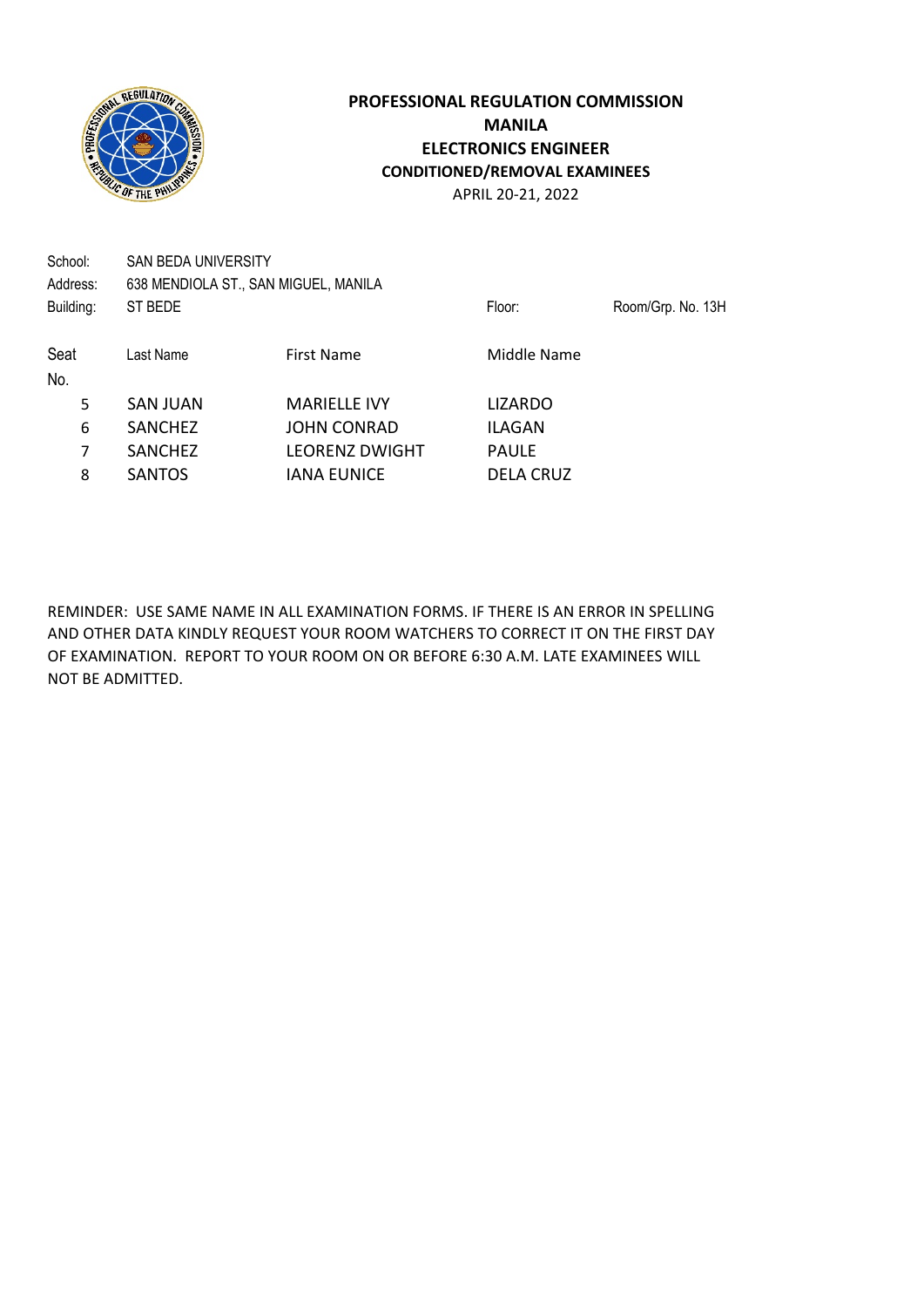

School: SAN BEDA UNIVERSITY Address: 638 MENDIOLA ST., SAN MIGUEL, MANILA Building: ST BEDE **Floor:** Room/Grp. No. 13I Seat Last Name First Name First Name Middle Name No. 5 SARAGOSALA ALENA VILLANUEVA 6 SATUR DANTE JR PANGAN 7 SIDAMON GLENNFREY CANDELA 8 SIÑO CARLO GARCES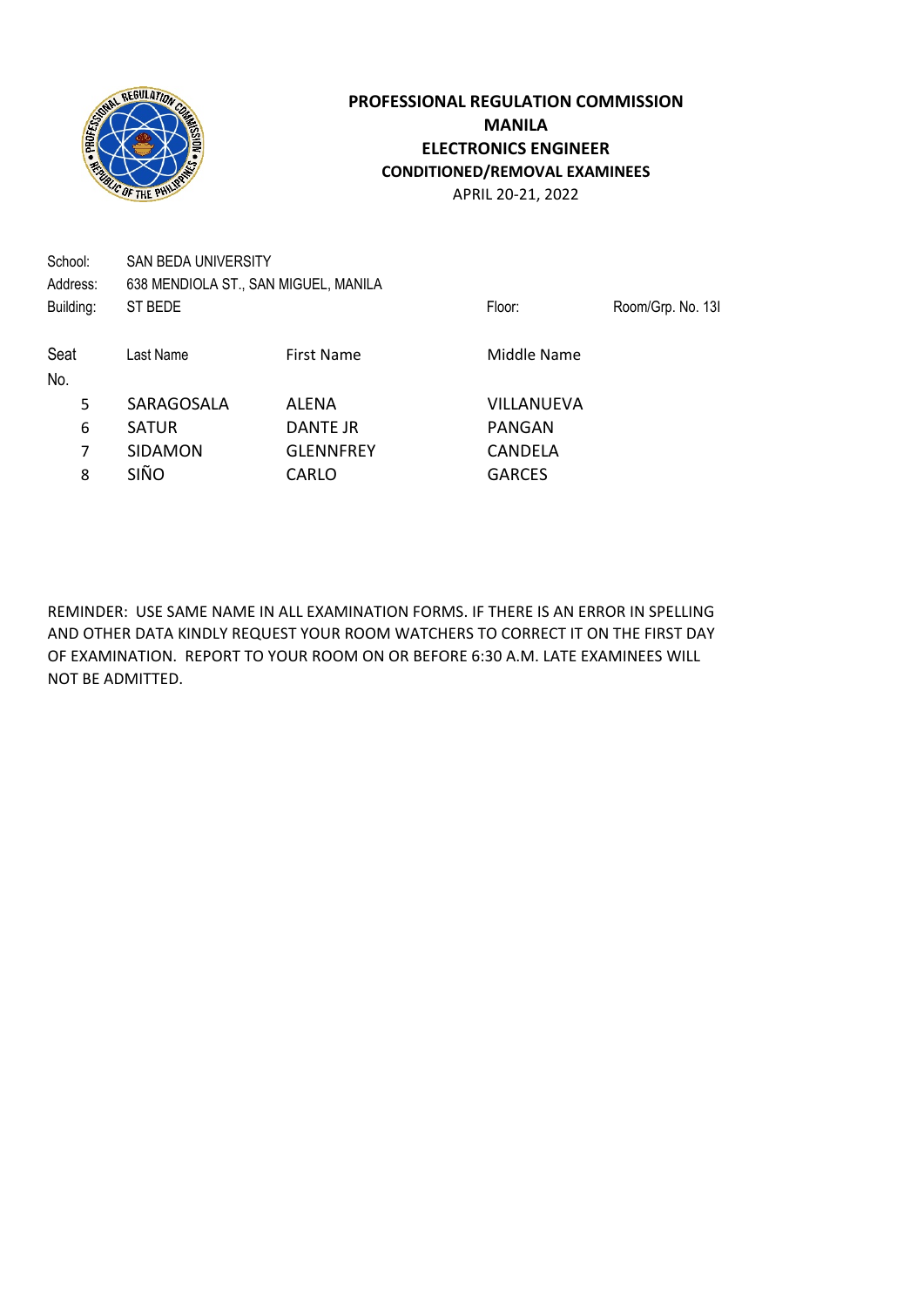

School: SAN BEDA UNIVERSITY Address: 638 MENDIOLA ST., SAN MIGUEL, MANILA Building: ST BEDE **Floor:** Room/Grp. No. 13J Seat Last Name First Name First Name Middle Name No. 5 SOL JEAN JOSELLE VIRREY 6 SOLIS ANGELUZ ORELLANA 7 SUBIDO FRANCES PAULINE GENOVE 8 TEVES WINBERT JAMES ANDES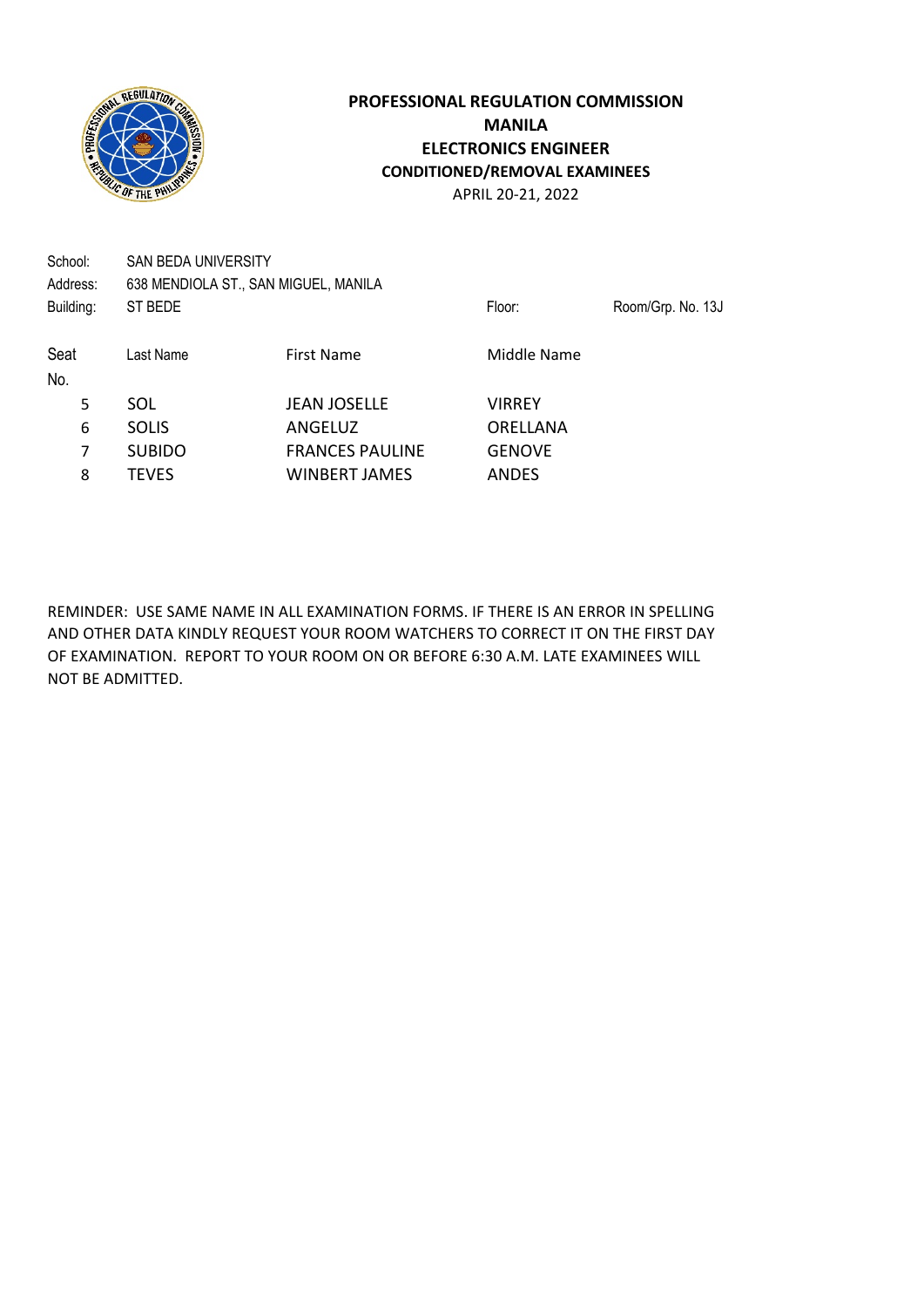

School: SAN BEDA UNIVERSITY Address: 638 MENDIOLA ST., SAN MIGUEL, MANILA Building: ST BEDE **Floor:** Room/Grp. No. 13K Seat Last Name First Name First Name Middle Name No. 5 TOLENTINO MA. ANGELU CUSIPAG 6 TORRES CHRISTIAN PAUL ESTAL 7 VENTURA MICHAEL ANGELO BATAC 8 VERGARA KRISTIAN YSRAEL ALCANTARA